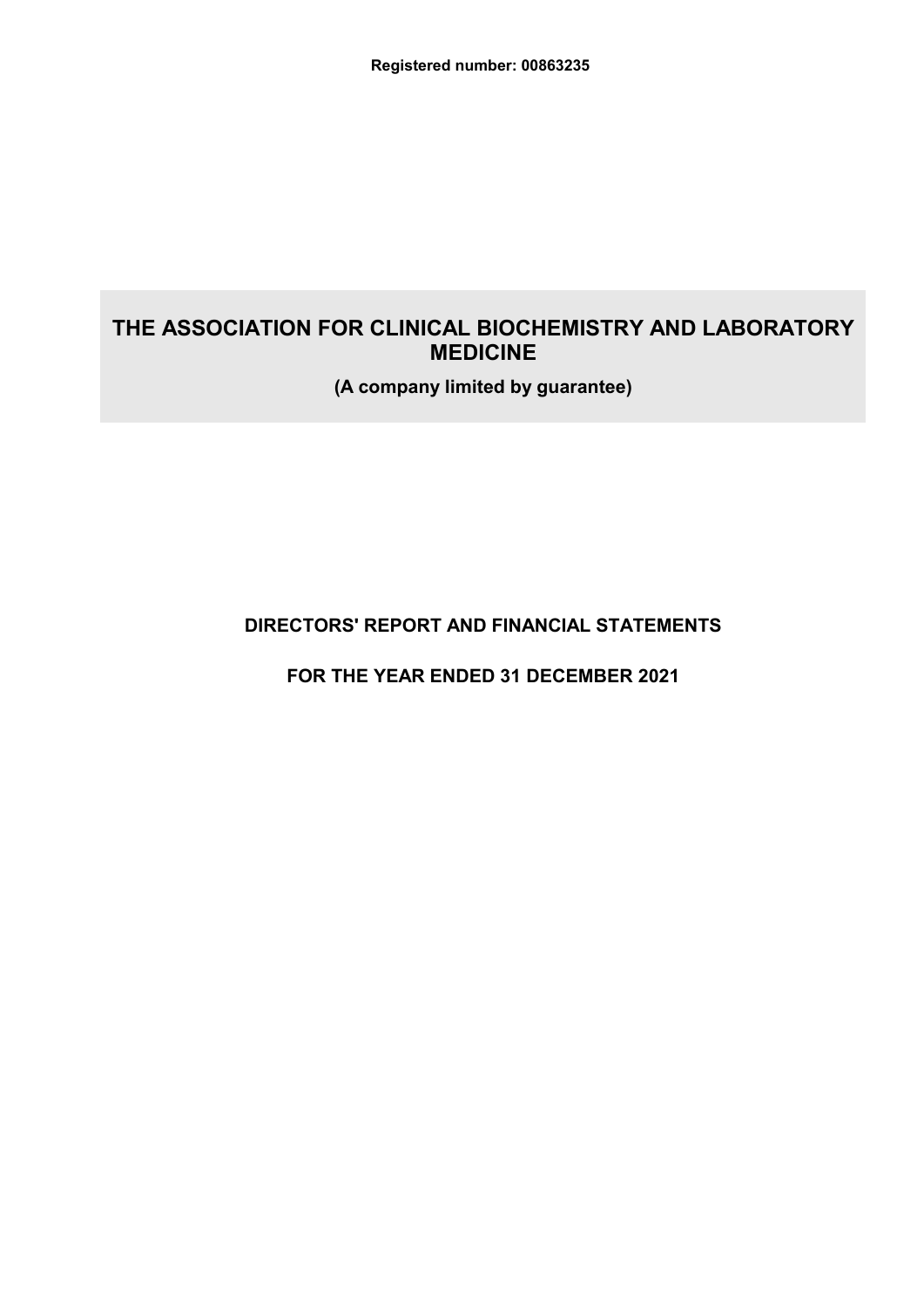# THE ASSOCIATION FOR CLINICAL BIOCHEMISTRY AND LABORATORY MEDICINE (A company limited by guarantee)

| <b>Directors</b>         | Dr N R Anderson<br>Ms C F Baillie (resigned 18 June 2021)<br>Dr J Brady<br>Mrs H A Borthwick<br>Dr M P Bosomworth<br>Dr S A Bowles<br>Dr J F Cundick<br>Mr J A Shepherd (appointed 18 June 2021)<br>Mrs S P Prosser (appointed 18 June 2021)<br>C J Duff (resigned 18 June 2021)<br>Miss R George<br>Dr I M Godber (appointed 18 June 2021)<br>Dr E A L Bateman<br>Ms S Hepburn<br>Miss K Kaur<br>Dr E J Lewis<br>Ms R Pattenden<br>Dr R J Shorten<br>Dr H Delaney (resigned 18 June 2021)<br>Mrs S M J Robinson<br>Dr B L Croal<br>Dr S J Glover<br>Dr S D Harris (resigned 18 June 2021)<br>P Mohammed<br>Dr M V Patel<br>Dr R Shea<br>Mrs A M Yates<br>Miss P D C Peiris |
|--------------------------|-----------------------------------------------------------------------------------------------------------------------------------------------------------------------------------------------------------------------------------------------------------------------------------------------------------------------------------------------------------------------------------------------------------------------------------------------------------------------------------------------------------------------------------------------------------------------------------------------------------------------------------------------------------------------------|
| <b>Company secretary</b> | Dr S J Glover                                                                                                                                                                                                                                                                                                                                                                                                                                                                                                                                                                                                                                                               |
| <b>Registered number</b> | 00863235 - ACB is also a registered trade union                                                                                                                                                                                                                                                                                                                                                                                                                                                                                                                                                                                                                             |
| <b>Registered office</b> | 130-132 Tooley Street<br>London<br>SE <sub>1</sub> 2TU                                                                                                                                                                                                                                                                                                                                                                                                                                                                                                                                                                                                                      |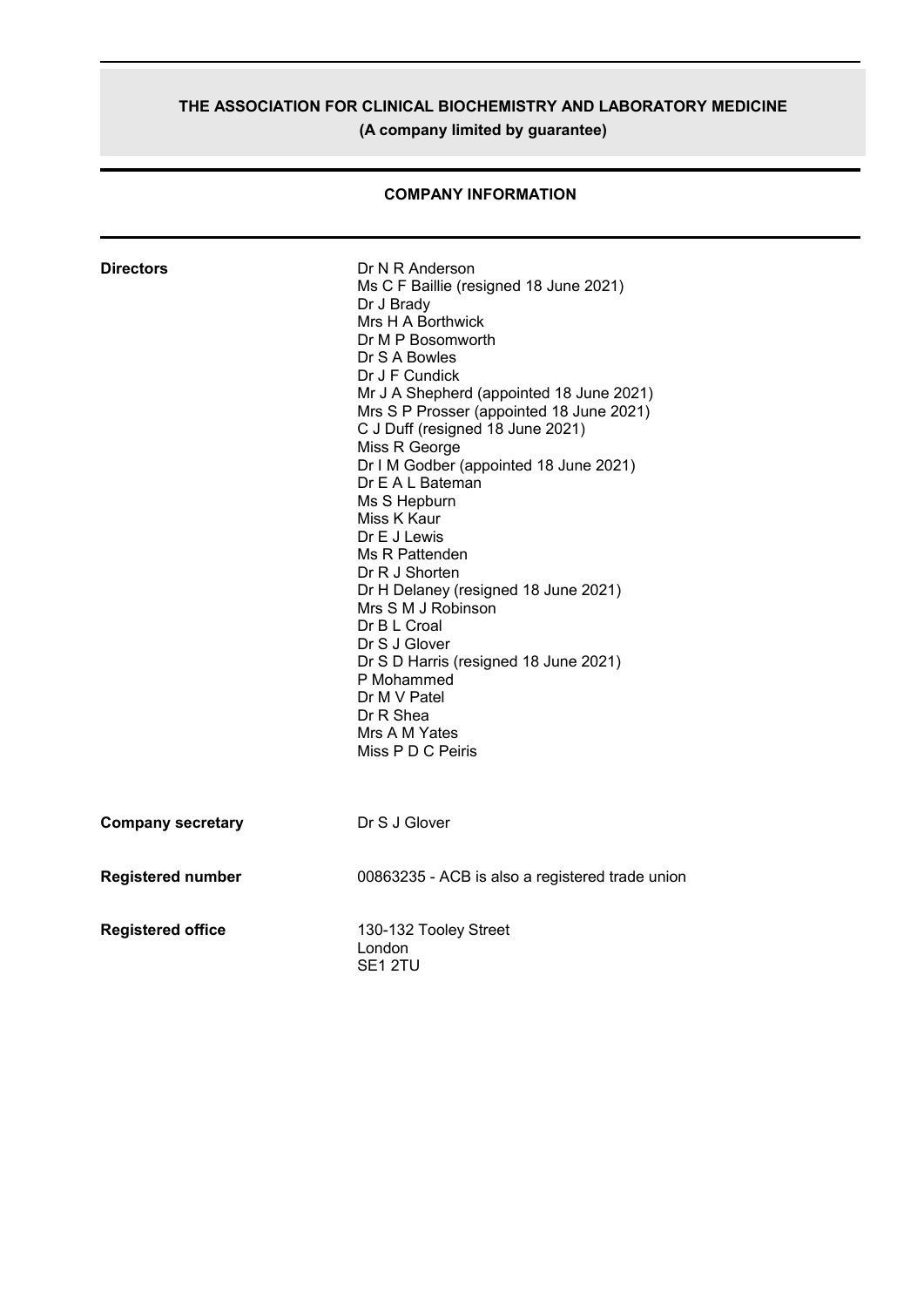# THE ASSOCIATION FOR CLINICAL BIOCHEMISTRY AND LABORATORY MEDICINE (A company limited by guarantee)

# **CONTENTS**

|                                                                             | Page      |
|-----------------------------------------------------------------------------|-----------|
| Directors' report                                                           | $1 - 4$   |
| Independent auditor's report                                                | $5 - 8$   |
| <b>Statement of comprehensive income</b>                                    | 9         |
| <b>Statement of financial position</b>                                      | $10 - 11$ |
| <b>Statement of changes in equity</b>                                       | $12 - 13$ |
| Notes to the financial statements                                           | $14 - 25$ |
| The following pages do not form part of the statutory financial statements: |           |
| Detailed profit and loss account and summaries                              | $26 - 28$ |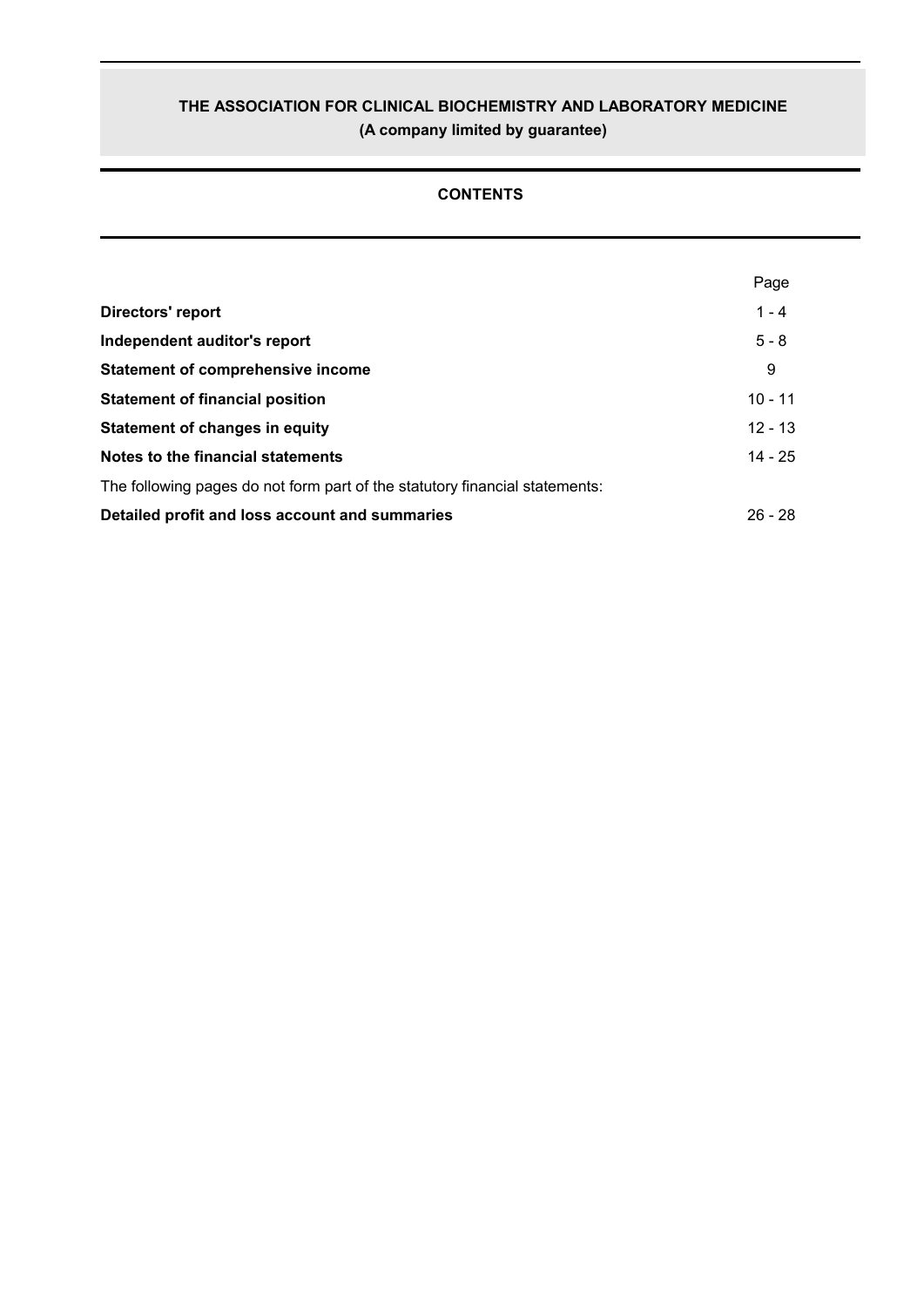(A company limited by quarantee)

#### **DIRECTORS' REPORT** FOR THE YEAR ENDED 31 DECEMBER 2021

The directors present their report and the financial statements of the Association for Clinical Biochemistry and Laboratory Medicine ('the company' or 'the association') for the year ended 31 December 2021.

#### **Directors' responsibilities statement**

The directors are responsible for preparing the Directors' report and the financial statements in accordance with applicable law and regulations.

Company law requires the directors to prepare financial statements for each financial year. Under that law the directors have elected to prepare the financial statements in accordance with applicable law and United Kingdom Accounting Standards (United Kingdom Generally Accepted Accounting Practice), including Financial Reporting Standard 102 'The Financial Reporting Standard applicable in the UK and Republic of Ireland'. Under company law the directors must not approve the financial statements unless they are satisfied that they give a true and fair view of the state of affairs of the Company and of the profit or loss of the Company for that period.

In preparing these financial statements, the directors are required to:

- select suitable accounting policies for the Company's financial statements and then apply them consistently;
- make judgments and accounting estimates that are reasonable and prudent;
- prepare the financial statements on the going concern basis unless it is inappropriate to presume that the Company will continue in business.

The directors are responsible for keeping adequate accounting records that are sufficient to show and explain the Company's transactions and disclose with reasonable accuracy at any time the financial position of the Company and to enable them to ensure that the financial statements comply with the Companies Act 2006. They are also responsible for safeguarding the assets of the Company and hence for taking reasonable steps for the prevention and detection of fraud and other irregularities.

#### **Directors**

The directors who served during the year were:

Dr N R Anderson Ms C F Baillie (resigned 18 June 2021) Dr J Brady Mrs H A Borthwick Dr M P Bosomworth Dr S A Bowles Dr J F Cundick Mr J A Shepherd (appointed 18 June 2021) Mrs S P Prosser (appointed 18 June 2021) C J Duff (resigned 18 June 2021) Miss R George Dr I M Godber (appointed 18 June 2021) Dr E A L Bateman Ms S Hepburn Miss K Kaur Dr E J Lewis Ms R Pattenden Dr R J Shorten Dr H Delaney (resigned 18 June 2021) Mrs S M J Robinson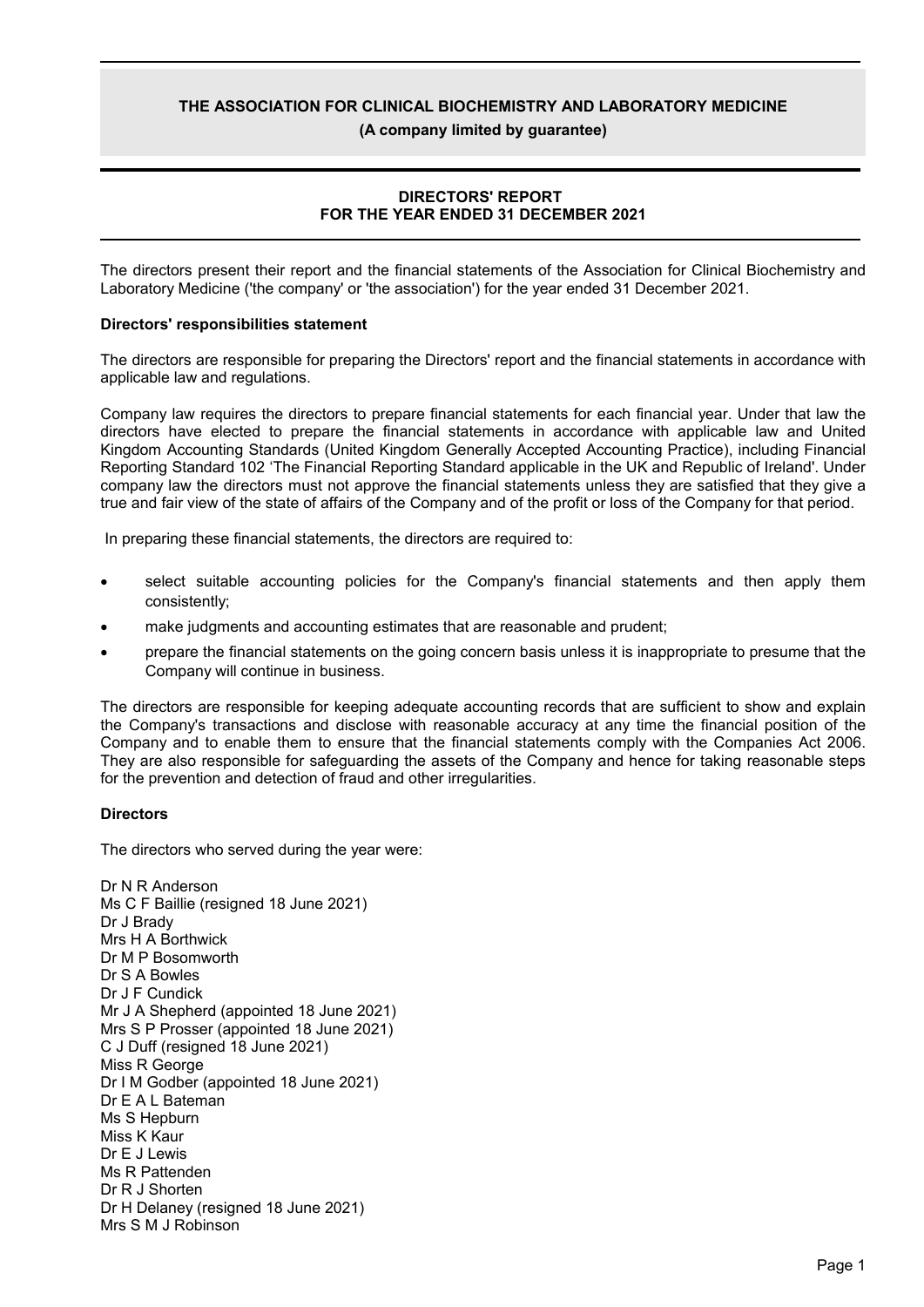(A company limited by guarantee)

# DIRECTORS' REPORT (CONTINUED)<br>FOR THE YEAR ENDED 31 DECEMBER 2021

Dr B L Croal Dr S J Glover Dr S D Harris (resigned 18 June 2021) P Mohammed Dr M V Patel Dr R Shea Mrs A M Yates Miss P D C Peiris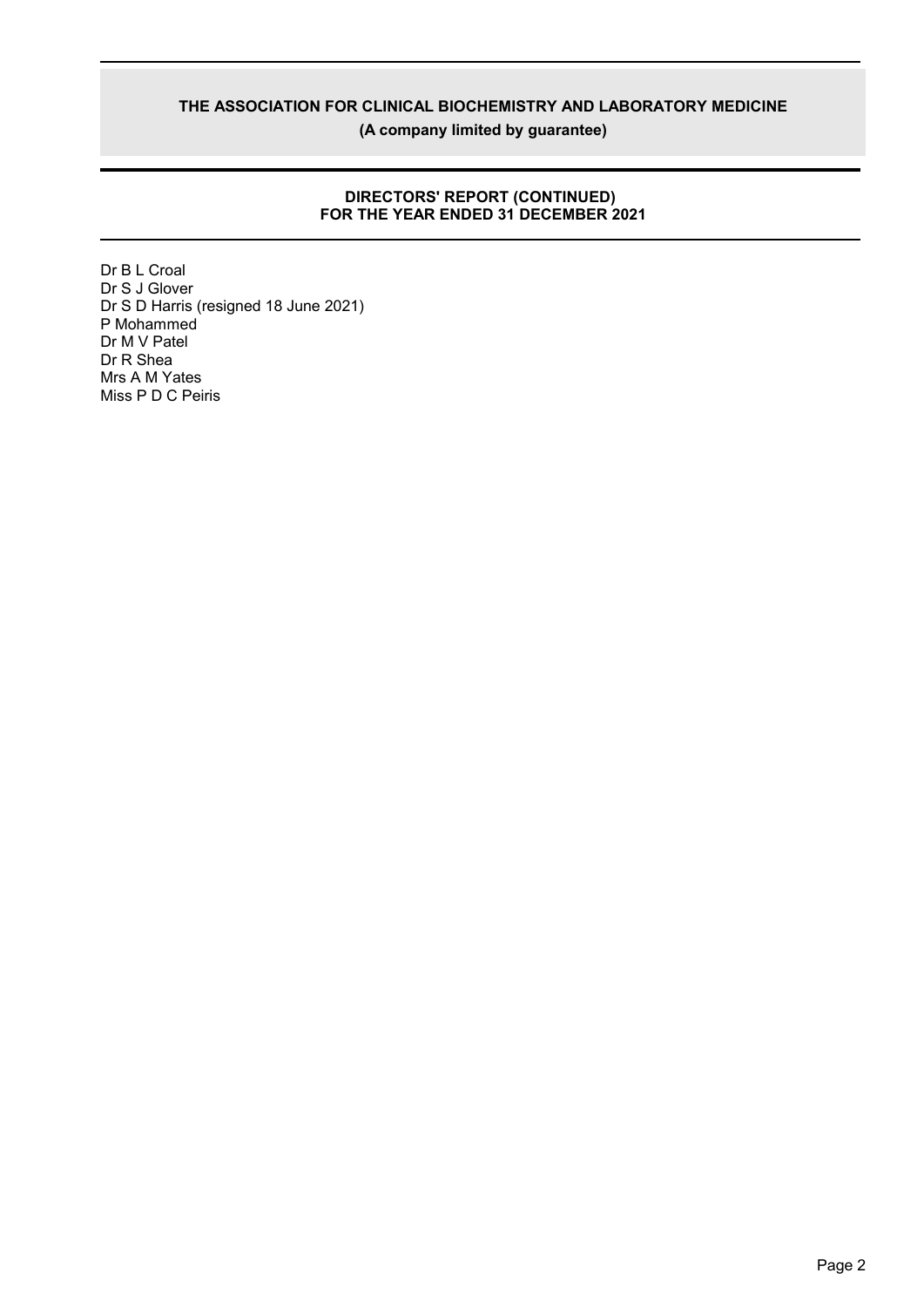(A company limited by quarantee)

#### **DIRECTORS' REPORT (CONTINUED)** FOR THE YEAR ENDED 31 DECEMBER 2021

#### **Future developments**

The association's overall objectives remain unchanged. They include activities relating to education and training (including the organisation of regional and national meetings), the promotion of research and development, publishing, public engagement and cooperation with nationally and internationally based cognate organisations. We do not expect these objectives to change materially in the next 12 months.

ACB's operations remain largely unaffected by COVID-19, and the Association has successfully been able to maintain operational capability throughout the period, with all colleagues working from home.

As government restrictions have lifted and we start to plan the delivery of face-to-face meetings and events, we have put in place back-up plans in case of the reintroduction of pandemic-related restrictions or other major disruption to our operations.

For our major meeting, UKMedLab22, we have reduced our overall risk by booking a smaller venue than previous vears, hosting the event in London which is more accessible to delegates, removing the industry exhibition element as demand for this has fallen.

The pandemic has raised the profile of our members and the Association. There is also a shortage of clinical scientists, and the NHS is investing in recruitment. Membership numbers are growing, and we are projecting a further modest 3% growth in 2022. Added to this there is growth in the private sector market for lab testing. The development of ACB's new digital platform enables more flexible payment options for members, including the introduction of monthly payments, which will encourage further membership growth. We have calculated the cash flow impact of moving to monthly payment - it is not significant and easily cushioned by our reserves position. We are reviewing our membership pricing and benefits in the next three months to attract further growth in 2023. Membership currently accounts for around 30% of our income.

The business model for scientific journals is changing with the introduction of Open Access Publishing. Whilst this is not expected to have an immediate impact on income, we have started work on a long-term strategy with our journal publisher to plan for the potential impact on subscription income and identify other income sources from our academic publishing activities.

We have developed a strong relationship with NHS Health Education England in the past twelve months and have been successful in attracting funding for targeted specialist educational activity. We will continue to nurture this relationship and provide educational products where we know there is a gap in provision.

We are developing long-term strategic partnerships with industry. Abbott, our first partner, came on board part way through 2021 and has now committed to three years support from 2022 onward. We are in discussion with further industry partners and plan to grow this number to six by 2025.

Currently we have cash reserves sufficient for six months operation of the Association plus easily accessible investments sufficient for a further eighteen months operation. Additionally, we are in the final stages of the sale of a floor of our offices which will release another £950,000 in capital which will be added to our investment portfolio. Sale of this property will reduce our outgoings on rent and rates by 50%.

The directors are therefore of the opinion that despite the impact of COVID-19, the association remains a going concern over the next twelve months from the signing of the financial statements.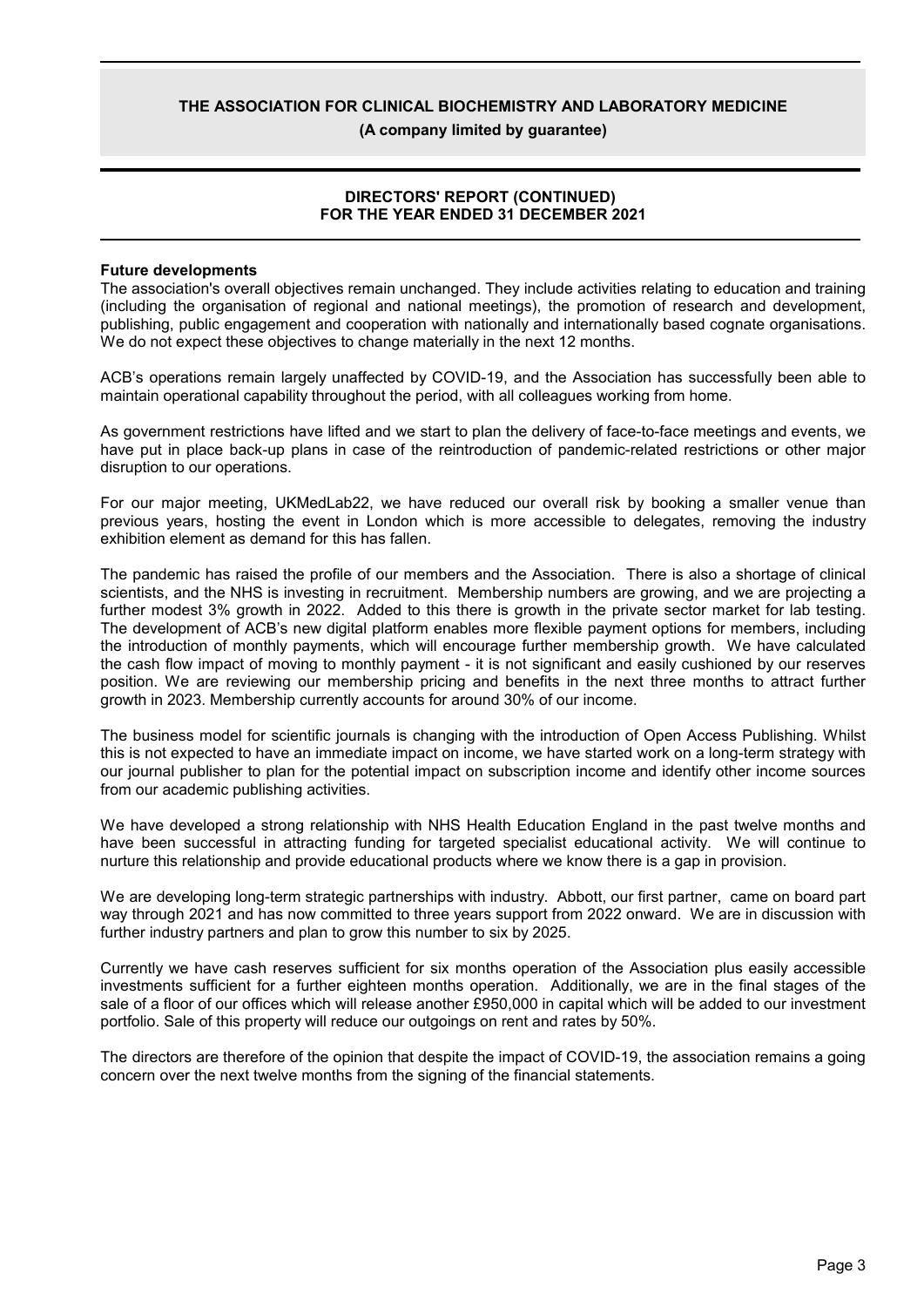### (A company limited by quarantee)

### **DIRECTORS' REPORT (CONTINUED)** FOR THE YEAR ENDED 31 DECEMBER 2021

#### Disclosure of information to auditor

Each of the persons who are directors at the time when this Directors' report is approved has confirmed that:

- so far as the director is aware, there is no relevant audit information of which the Company's auditor is unaware, and
- the director has taken all the steps that ought to have been taken as a director in order to be aware of any relevant audit information and to establish that the Company's auditor is aware of that information.

#### **Auditor**

The auditor, HW Fisher LLP, was appointed as auditor to the company and in accordance with section 485 of the Companies Act 2006, a resolution proposing that the firm be re-appointed will be put at a General Meeting.

#### **Small companies exemption**

In preparing this report, the directors have taken advantage of the small companies exemptions provided by section 415A of the Companies Act 2006.

This report was approved by the board on 20 June 2022 and signed on its behalf.

Benard Crarl

Dr B Croal Director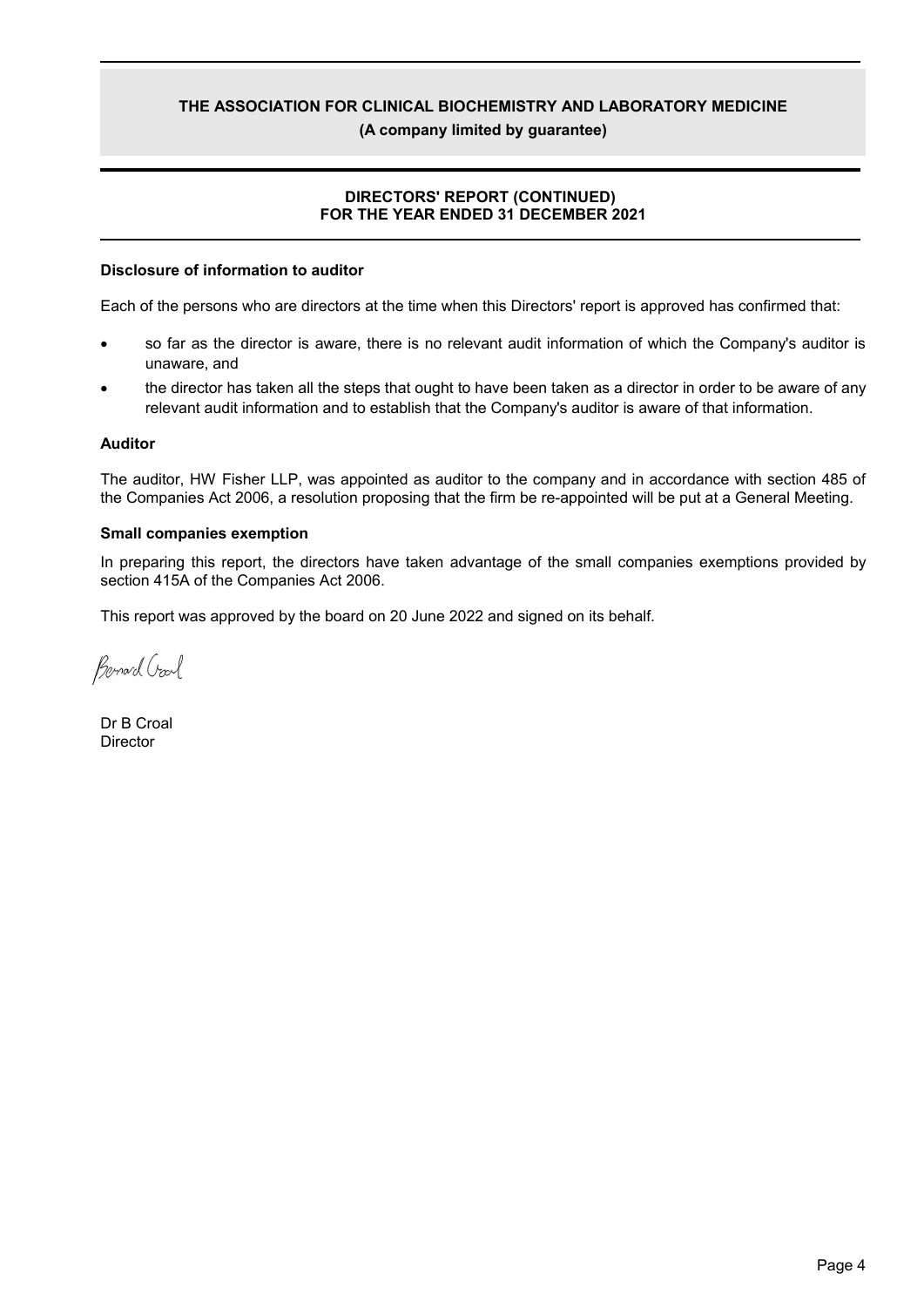### THE ASSOCIATION FOR CLINICAL BIOCHEMISTRY AND LABORATORY MEDICINE (A company limited by quarantee)

#### INDEPENDENT AUDITOR'S REPORT TO THE MEMBERS OF THE ASSOCIATION FOR CLINICAL **BIOCHEMISTRY AND LABORATORY MEDICINE**

#### Opinion

We have audited the financial statements of The Association for Clinical Biochemistry and Laboratory Medicine (the 'company') for the vear ended 31 December 2021, which comprise the statement of comprehensive income, the statement of financial position, the statement of changes in equity, and notes to the financial statements, including significant accounting policies. The financial reporting framework that has been applied in their preparation is applicable law and United Kingdom Accounting Standards, including Financial Reporting Standard 102 'The Financial Reporting Standard applicable in the UK and Republic of Ireland' (United Kingdom Generally Accepted Accounting Practice).

In our opinion the financial statements:

- give a true and fair view of the state of the company's affairs as at 31 December 2021 and of its profit for the year then ended:
- have been properly prepared in accordance with United Kingdom Generally Accepted Accounting Practice; and
- have been prepared in accordance with the requirements of the Companies Act 2006.

#### **Basis for opinion**

We conducted our audit in accordance with International Standards on Auditing (UK) (ISAs (UK)) and applicable law. Our responsibilities under those standards are further described in the Auditor's responsibilities for the audit of the financial statements section of our report. We are independent of the Company in accordance with the ethical requirements that are relevant to our audit of the financial statements in the United Kingdom, including the Financial Reporting Council's Ethical Standard, and we have fulfilled our other ethical responsibilities in accordance with these requirements. We believe that the audit evidence we have obtained is sufficient and appropriate to provide a basis for our opinion.

#### **Conclusions relating to going concern**

In auditing the financial statements, we have concluded that the directors' use of the going concern basis of accounting in the preparation of the financial statements is appropriate.

Based on the work we have performed, we have not identified any material uncertainties relating to events or conditions that, individually or collectively, may cast significant doubt on the company's ability to continue as a going concern for a period of at least twelve months from when the financial statements are authorised for eupzi

Our responsibilities and the responsibilities of the directors with respect to going concern are described in the relevant sections of this report.

#### **Other information**

The other information comprises the information included in the annual report other than the financial statements and our auditor's report thereon. The directors are responsible for the other information within the annual report. Our opinion on the financial statements does not cover the other information and, except to the extent otherwise explicitly stated in our report, we do not express any form of assurance conclusion thereon.

Our responsibility is to read the other information and, in doing so, consider whether the other information is materially inconsistent with the financial statements or our knowledge obtained in the audit or otherwise appears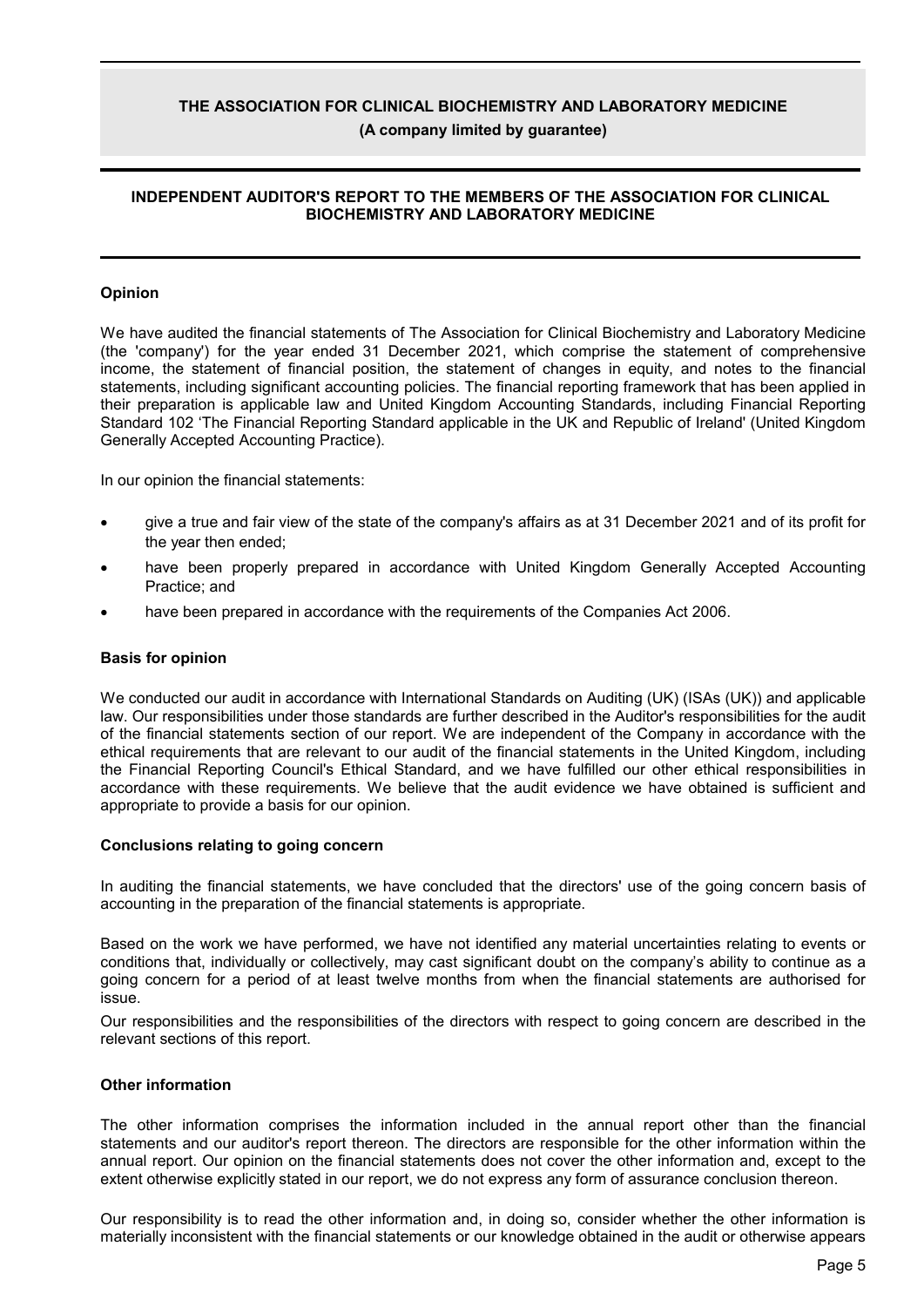### THE ASSOCIATION FOR CLINICAL BIOCHEMISTRY AND LABORATORY MEDICINE (A company limited by quarantee)

#### INDEPENDENT AUDITOR'S REPORT TO THE MEMBERS OF THE ASSOCIATION FOR CLINICAL **BIOCHEMISTRY AND LABORATORY MEDICINE (CONTINUED)**

to be materially misstated. If we identify such material inconsistencies or apparent material misstatements, we are required to determine whether there is a material misstatement in the financial statements or a material misstatement themselves. If, based on the work we have performed, we conclude that there is a material misstatement of this other information, we are required to report that fact.

We have nothing to report in this regard.

#### Opinion on other matters prescribed by the Companies Act 2006

In our opinion, based on the work undertaken in the course of the audit:

- the information given in the Directors' report for the financial year for which the financial statements are prepared is consistent with the financial statements; and
- the Directors' report has been prepared in accordance with applicable legal requirements.

#### Matters on which we are required to report by exception

In the light of the knowledge and understanding of the company and its environment obtained in the course of the audit, we have not identified material misstatements in the Directors' report.

We have nothing to report in respect of the following matters in relation to which the Companies Act 2006 requires us to report to you if, in our opinion:

- adequate accounting records have not been kept, or returns adequate for our audit have not been received from branches not visited by us; or
- the financial statements are not in agreement with the accounting records and returns; or
- certain disclosures of directors' remuneration specified by law are not made; or
- we have not received all the information and explanations we require for our audit; or
- the directors were not entitled to prepare the financial statements in accordance with the small companies regime and take advantage of the small companies' exemptions in preparing the Directors' report and from the requirement to prepare a Strategic report.

#### **Responsibilities of directors**

As explained more fully in the Directors' responsibilities statement on page 1, the directors are responsible for the preparation of the financial statements and for being satisfied that they give a true and fair view, and for such internal control as the directors determine is necessary to enable the preparation of financial statements that are free from material misstatement, whether due to fraud or error.

In preparing the financial statements, the directors are responsible for assessing the company's ability to continue as a going concern, disclosing, as applicable, matters related to going concern and using the going concern basis of accounting unless the directors either intend to liquidate the company or to cease operations, or have no realistic alternative but to do so.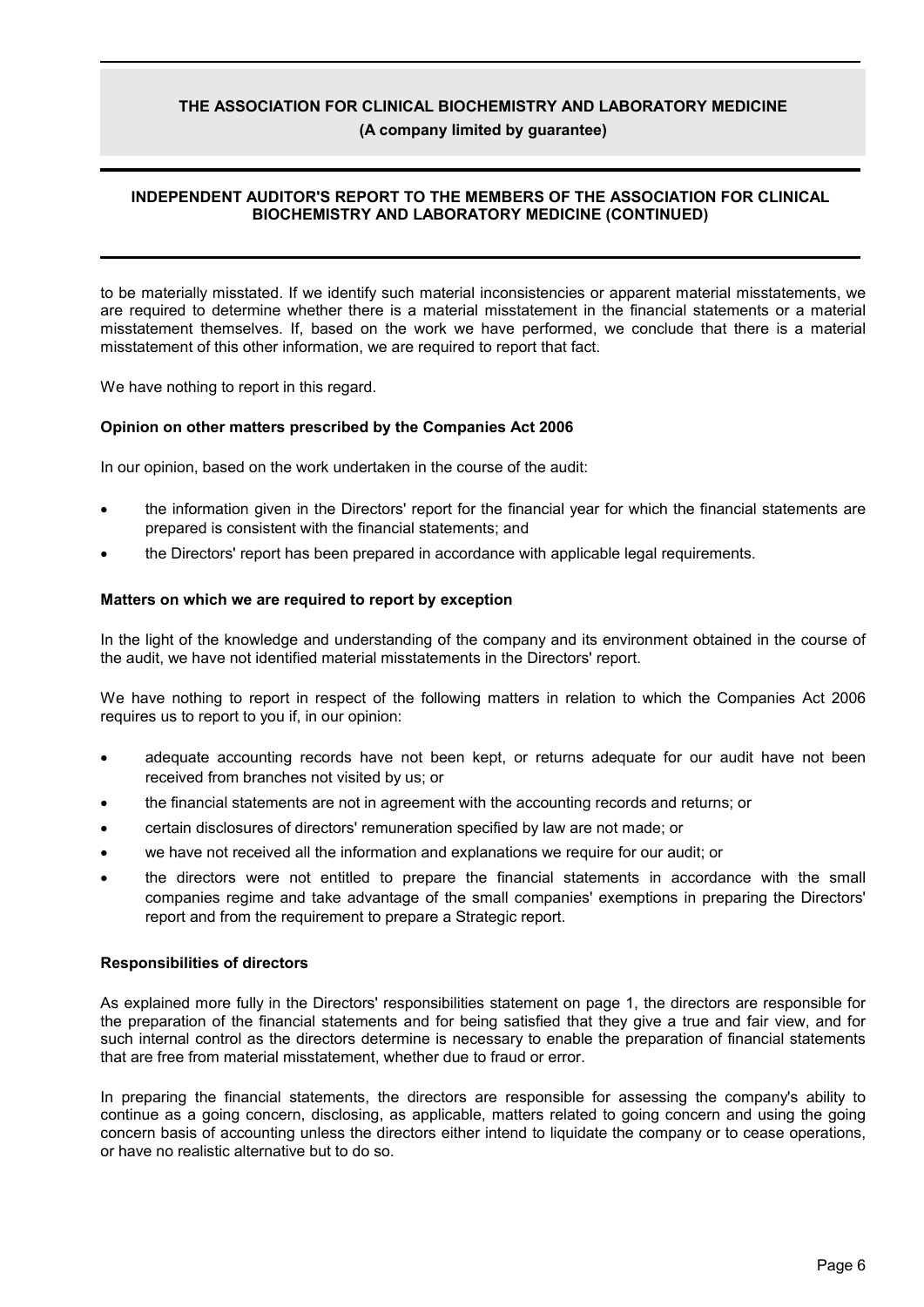(A company limited by quarantee)

### INDEPENDENT AUDITOR'S REPORT TO THE MEMBERS OF THE ASSOCIATION FOR CLINICAL BIOCHEMISTRY AND LABORATORY MEDICINE (CONTINUED)

#### Auditor's responsibilities for the audit of the financial statements

Our objectives are to obtain reasonable assurance about whether the financial statements as a whole are free from material misstatement, whether due to fraud or error, and to issue an auditor's report that includes our opinion. Reasonable assurance is a high level of assurance but is not a guarantee that an audit conducted in accordance with ISAs (UK) will always detect a material misstatement when it exists. Misstatements can arise from fraud or error and are considered material if, individually or in the aggregate, they could reasonably be expected to influence the economic decisions of users taken on the basis of these financial statements.

Irregularities, including fraud, are instances of non-compliance with laws and regulations. We design procedures in line with our responsibilities, outlined above, to detect material misstatements in respect of irregularities, including fraud. The extent to which our procedures are capable of detecting irregularities, including fraud, is detailed below.

As part of our planning process:

- We enquired of management the systems and controls the company has in place, the areas of the financial statements that are most susceptible to the risk of irregularities and fraud, and whether there was any known, suspected or alleged fraud. The company did not inform us of any known, suspected or alleged fraud.
- We obtained an understanding of the legal and regulatory frameworks applicable to the company. We determined that the following were most relevant: FRS 102, the Companies Act 2006 and the Trade Union and Labour Relations (Consolidation) Act 1992 (Amended).
- We considered the incentives and opportunities that exist in the company, including the extent of management bias, which present a potential for irregularities and fraud to be perpetuated, and tailored our risk assessment accordingly.
- Using our knowledge of the company, together with the discussions held with the company at the planning stage, we formed a conclusion on the risk of misstatement due to irregularities including fraud and tailored our procedures according to this risk assessment.

The key procedures we undertook to detect irregularities including fraud during the course of the audit included:

- Identifying and testing journal entries and the overall accounting records, in particular those that were significant and unusual.
- Reviewing the financial statement disclosures and determining whether accounting policies have been appropriately applied.
- Testing key revenue lines, in particular cut-off, for evidence of management bias.
- Obtaining third-party confirmation of material bank and loan balances.
- Documenting and verifying all significant related party balances and transactions.
- Reviewing documentation such as the board minutes, for discussions of irregularities including fraud.

Owing to the inherent limitations of an audit, there is an unavoidable risk that we may not have detected some material misstatements in the financial statements even though we have properly planned and performed our audit in accordance with auditing standards. The primary responsibility for the prevention and detection of irregularities and fraud rests with the directors.

A further description of our responsibilities for the audit of the financial statements is located on the Financial Reporting Council's website at: www.frc.org.uk/auditorsresponsibilities. This description forms part of our auditor's report.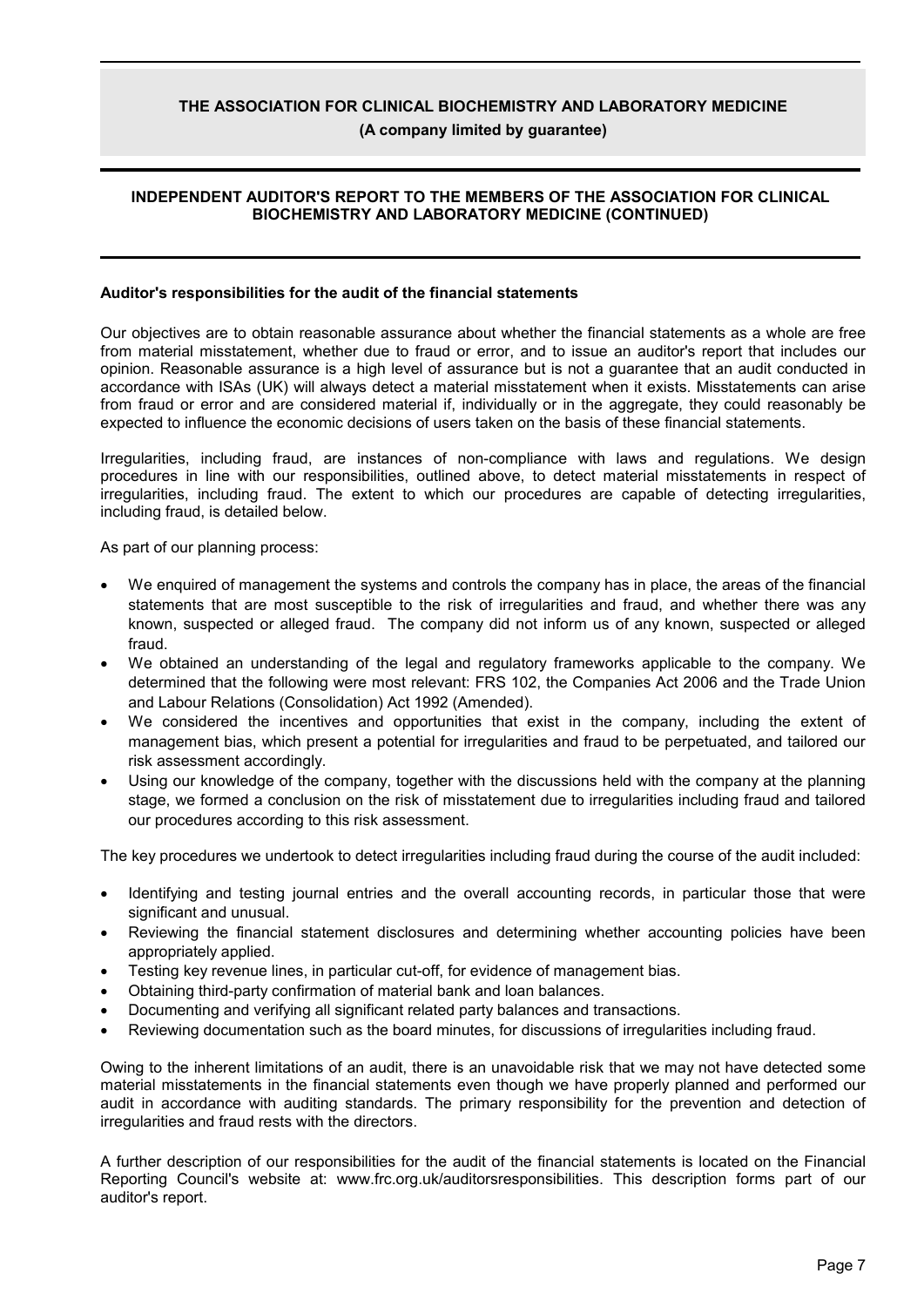### **THE ASSOCIATION FOR CLINICAL BIOCHEMISTRY AND LABORATORY MEDICINE (A company limited by guarantee)**

### **INDEPENDENT AUDITOR'S REPORT TO THE MEMBERS OF THE ASSOCIATION FOR CLINICAL BIOCHEMISTRY AND LABORATORY MEDICINE (CONTINUED)**

#### **Use of our report**

This report is made solely to the company's members in accordance with Chapter 3 of Part 16 of the Companies Act 2006. Our audit work has been undertaken so that we might state to the company's members those matters we are required to state to them in an auditor's report and for no other purpose. To the fullest extent permitted by law, we do not accept or assume responsibility to anyone other than the company and the company's members for our audit work, for this report, or for the opinions we have formed.

Carol Rudge

Carol Rudge (Senior Statutory Auditor)

for and on behalf of **HW Fisher LLP Statutory Auditor**

Acre House 11-15 William Road London NW1 3ER United Kingdom

20 June 2022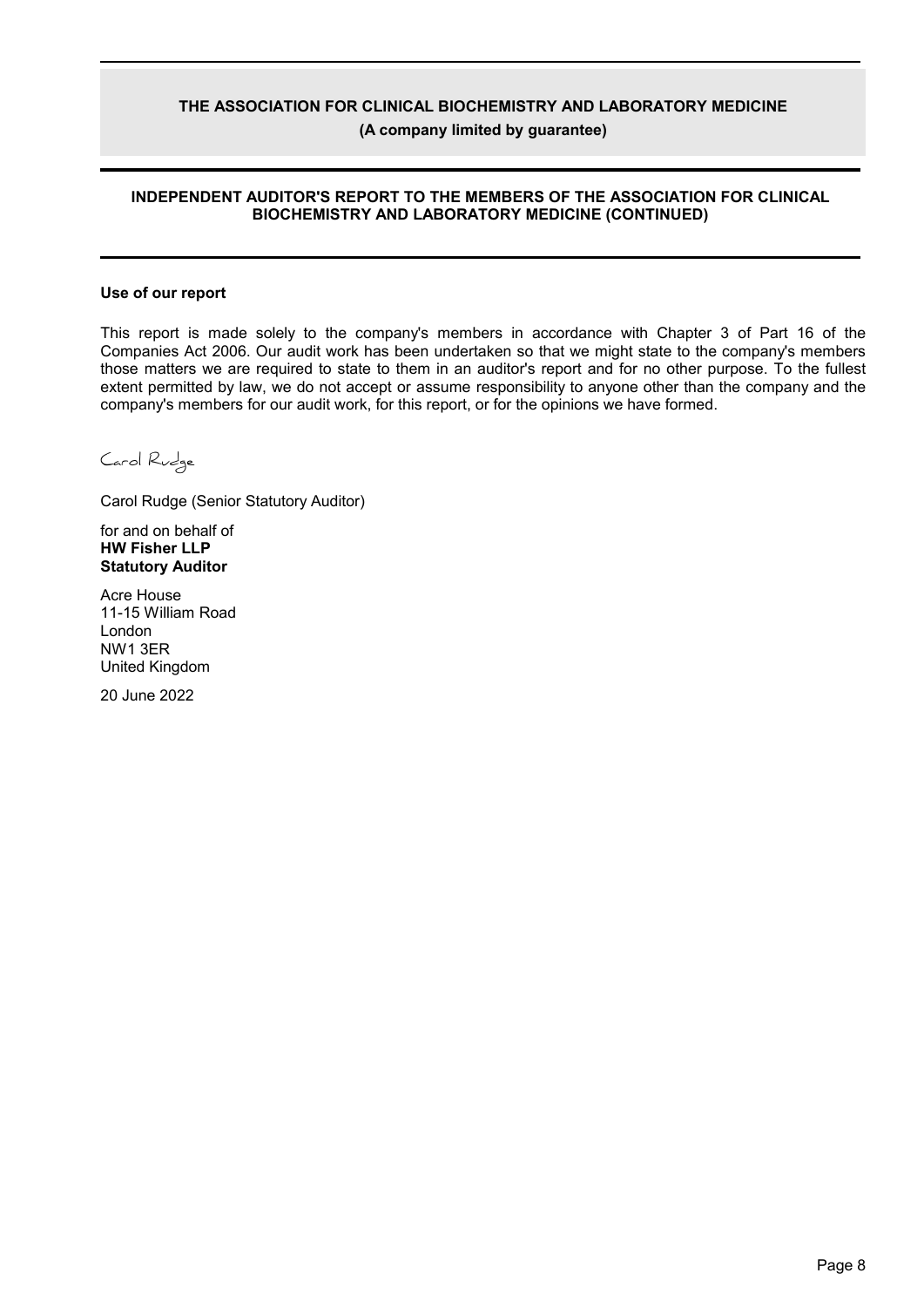(A company limited by guarantee)

|                                              | 2021<br>£ | 2020<br>£  |
|----------------------------------------------|-----------|------------|
| Turnover                                     | 614,290   | 602,018    |
| <b>Gross profit</b>                          | 614,290   | 602,018    |
| Administrative expenses                      | (731,005) | (740, 993) |
| Unrealised gain on listed investments        | 31,879    | 18,619     |
| <b>Operating loss</b>                        | (84, 836) | (120, 356) |
| Income from fixed assets investments         | 12,922    | 16,160     |
| Surplus/(deficit) on disposal of investments | 62,033    | (2,870)    |
| Interest receivable and similar income       | 85        | 414        |
| Loss before tax                              | (9,796)   | (106, 652) |
| Tax on loss                                  | 50,373    | (9, 715)   |
| Profit/(loss) for the financial year         | 40,577    | (116, 367) |
| Other comprehensive income for the year      |           |            |
| Total comprehensive income for the year      | 40,577    | (116, 367) |

### **STATEMENT OF COMPREHENSIVE INCOME** FOR THE YEAR ENDED 31 DECEMBER 2021

There were no recognised gains and losses for 2021 or 2020 other than those included in the statement of comprehensive income.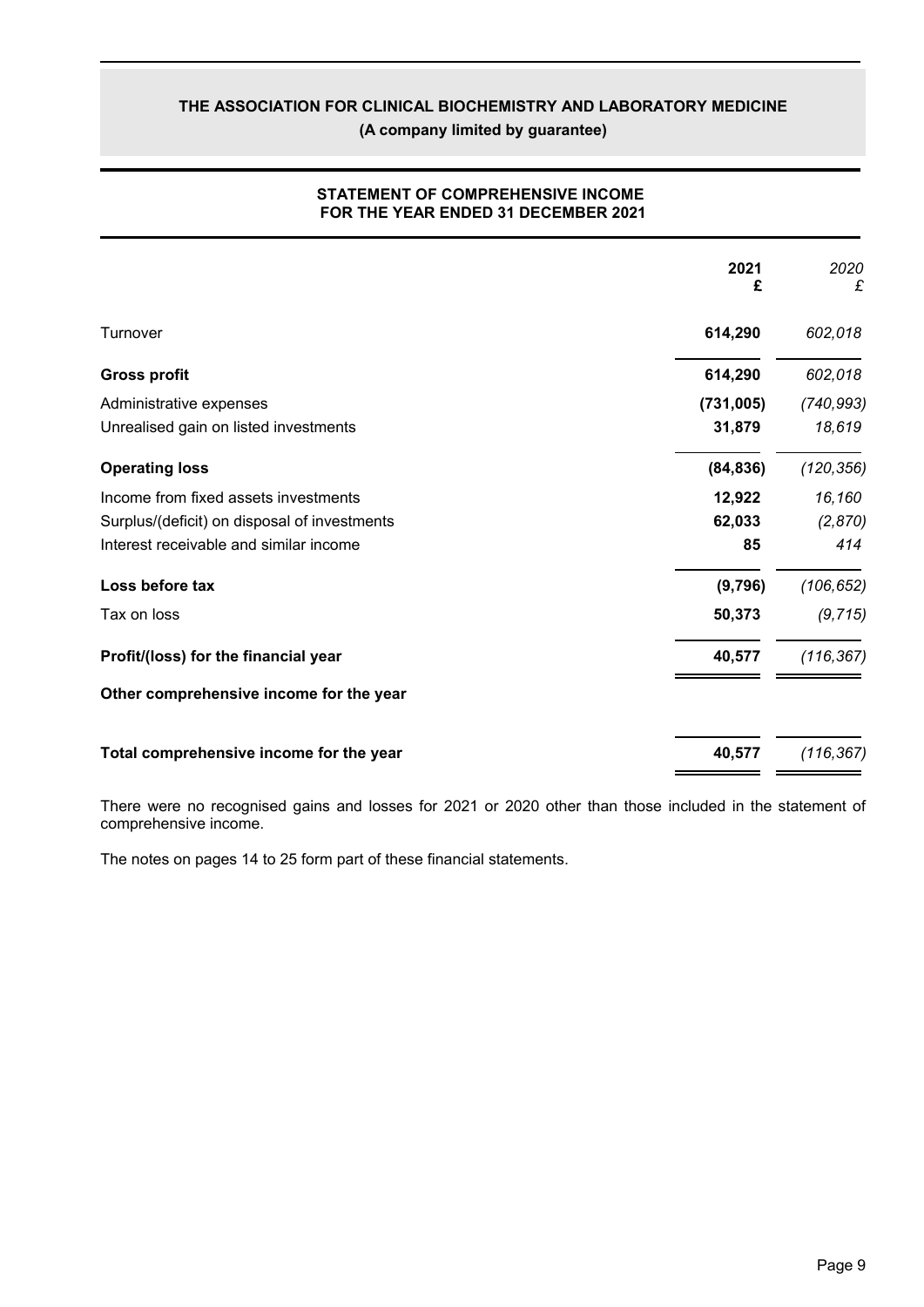### THE ASSOCIATION FOR CLINICAL BIOCHEMISTRY AND LABORATORY MEDICINE (A company limited by quarantee) REGISTERED NUMBER: 00863235

|                                                            | <b>Note</b> |            | 2021<br>£ |            | 2020<br>£ |
|------------------------------------------------------------|-------------|------------|-----------|------------|-----------|
| <b>Fixed assets</b>                                        |             |            |           |            |           |
| Intangible assets                                          | 9           |            | 72,350    |            | 81,436    |
| Tangible assets                                            | 10          |            | 628,343   |            | 650,195   |
| Investments                                                | 11          |            | 1,613,098 |            | 1,627,132 |
|                                                            |             |            | 2,313,791 |            | 2,358,763 |
| <b>Current assets</b>                                      |             |            |           |            |           |
| Debtors: amounts falling due within one year               | 12          | 113,617    |           | 98,340     |           |
| Cash at bank and in hand                                   |             | 266,744    |           | 292,842    |           |
|                                                            |             | 380,361    |           | 391,182    |           |
| Creditors: amounts falling due within one<br>year          | 13          | (247, 658) |           | (278, 717) |           |
| <b>Net current assets</b>                                  |             |            | 132,703   |            | 112,465   |
| <b>Total assets less current liabilities</b>               |             |            | 2,446,494 |            | 2,471,228 |
| Creditors: amounts falling due after more<br>than one year | 14          |            | (38, 465) |            | (50,000)  |
| <b>Provisions for liabilities</b>                          |             |            |           |            |           |
| Deferred tax                                               | 16          | (24, 278)  |           | (78, 054)  |           |
|                                                            |             |            | (24, 278) |            | (78, 054) |
| <b>Net assets</b>                                          |             |            | 2,383,751 |            | 2,343,174 |
| <b>Capital and reserves</b>                                |             |            |           |            |           |
| Investment reserve                                         | 17          |            | 97,113    |            | 52,750    |
| Other reserves                                             | 17          |            | 2,199,455 |            | 2,256,284 |
| Profit and loss account                                    | 17          |            | 87,183    |            | 34,140    |
|                                                            |             |            | 2,383,751 |            | 2,343,174 |

### STATEMENT OF FINANCIAL POSITION AS AT 31 DECEMBER 2021

Included within Cash at Bank and in Hand is amounts held as custodian which amounts to £40,659 (2020 -£40,846).

#### **Changes in Comparative figures**

1. An amount of £50,000, representing the government's supported bounceback loan has been re-classified from creditors: amounts falling due within one year to creditors: amounts falling due after more than one year.

2. An amount of £16,538, representing cash held within the Investment portfolio has been re-classified from Cash at Bank and in Hand to Investments.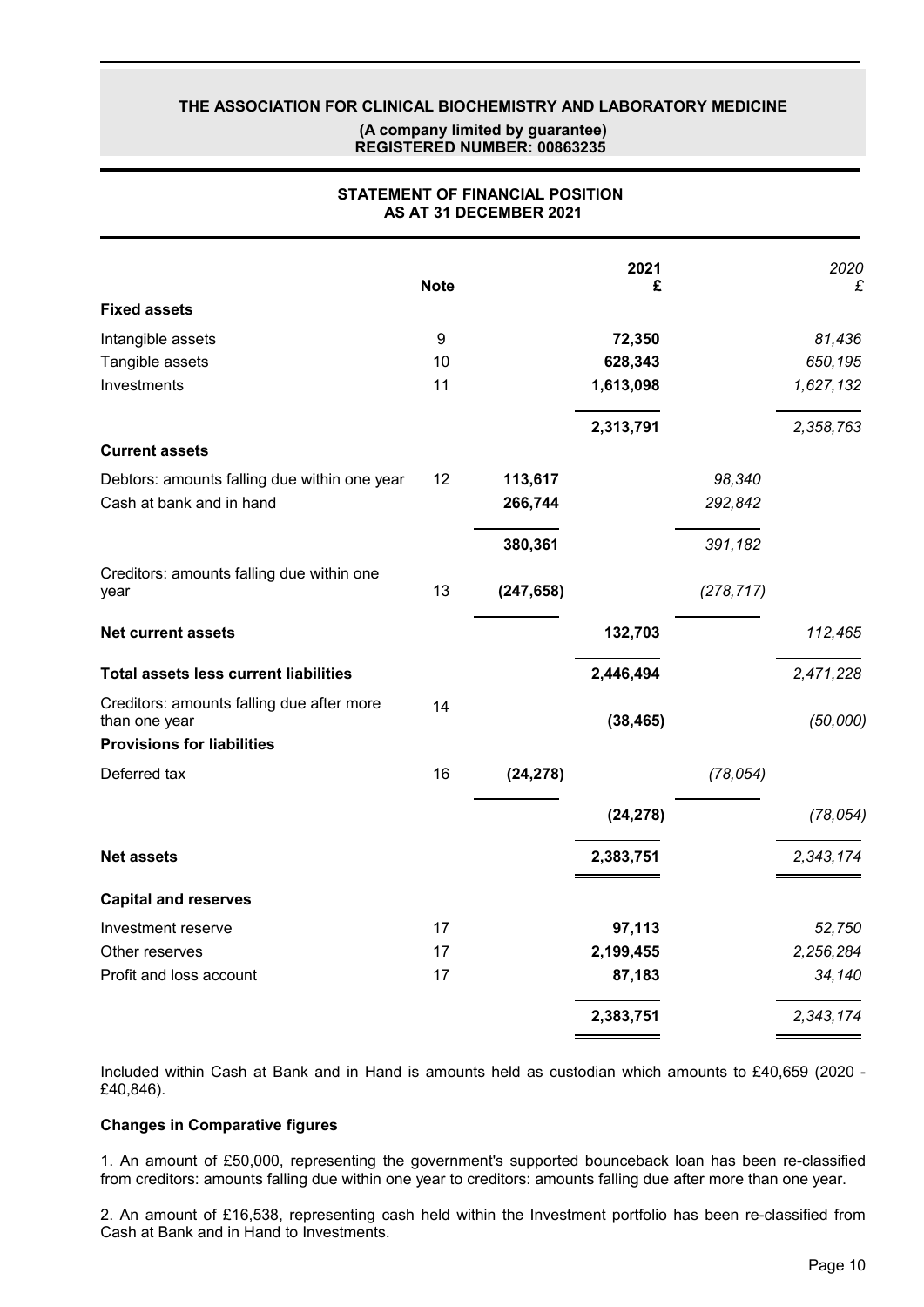### THE ASSOCIATION FOR CLINICAL BIOCHEMISTRY AND LABORATORY MEDICINE (A company limited by quarantee) REGISTERED NUMBER: 00863235

### **STATEMENT OF FINANCIAL POSITION (CONTINUED)** AS AT 31 DECEMBER 2021

3. An amount of £367,864 from the Investment reserve, and £2,299 from the Profit and loss account, summing to £370,163, was re-classified to Other reserves.,

The financial statements have been prepared in accordance with the provisions applicable to companies subject to the small companies regime and in accordance with the provisions of FRS 102 Section 1A - small entities.

The financial statements were approved and authorised for issue by the board and were signed on its behalf on 20 June 2022.

Bernard Crawl

Dr B Croal **Director**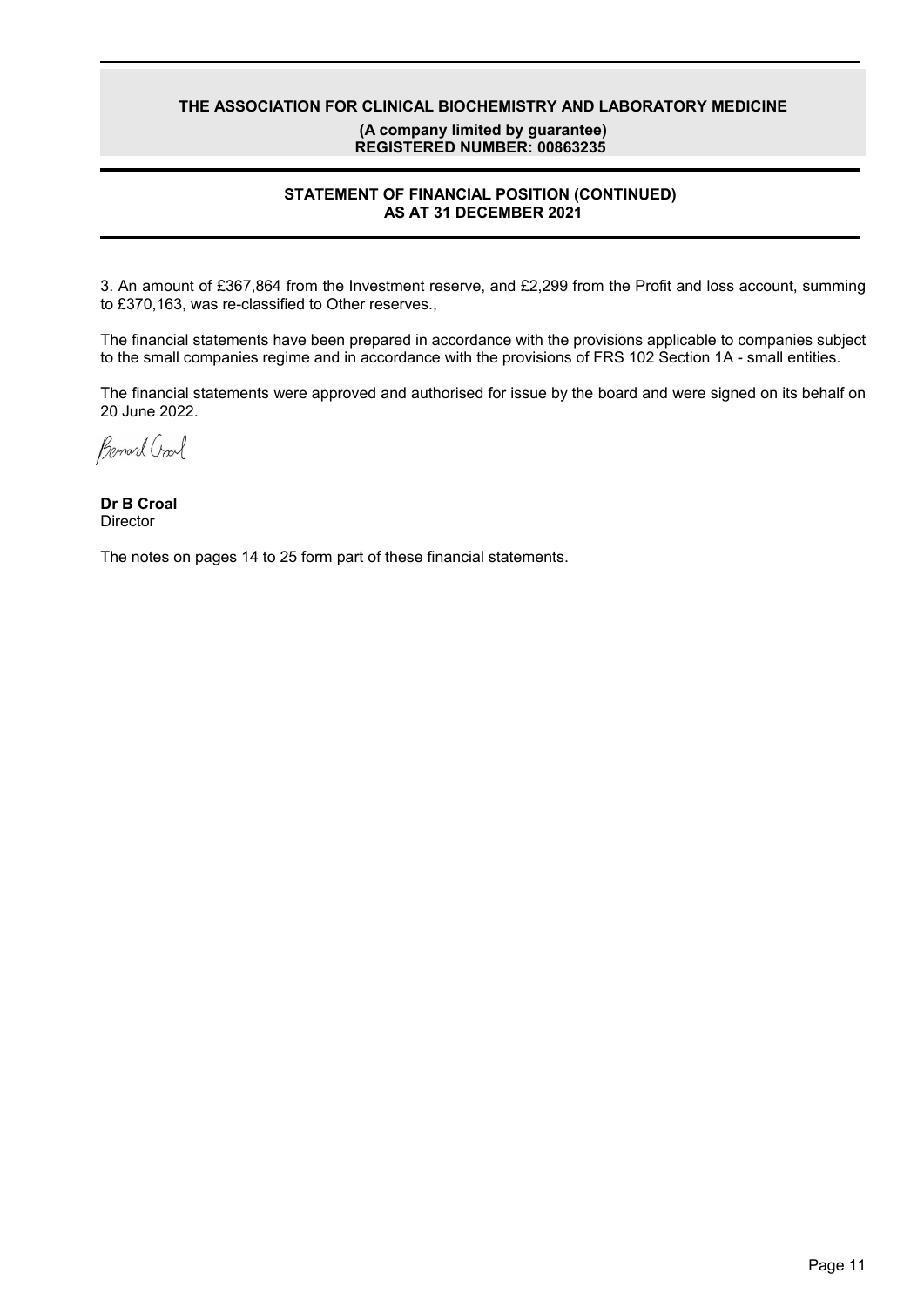(A company limited by guarantee)

|                                          | <b>Investment</b><br>reserve | Other     | <b>Profit and</b><br>reserves loss account | <b>Total equity</b> |
|------------------------------------------|------------------------------|-----------|--------------------------------------------|---------------------|
|                                          | £                            | £         | £                                          | £                   |
| At 1 January 2021                        | 52,750                       | 2,256,284 | 34,140                                     | 2,343,174           |
| Comprehensive income for the year        |                              |           |                                            |                     |
| Profit for the year                      | $\blacksquare$               |           | 40,577                                     | 40,577              |
| Transfer to/from profit and loss account | 44,363                       | (56, 829) | 12,466                                     |                     |
| At 31 December 2021                      | 97,113                       | 2,199,455 | 87,183                                     | 2,383,751           |

### **STATEMENT OF CHANGES IN EQUITY** FOR THE YEAR ENDED 31 DECEMBER 2021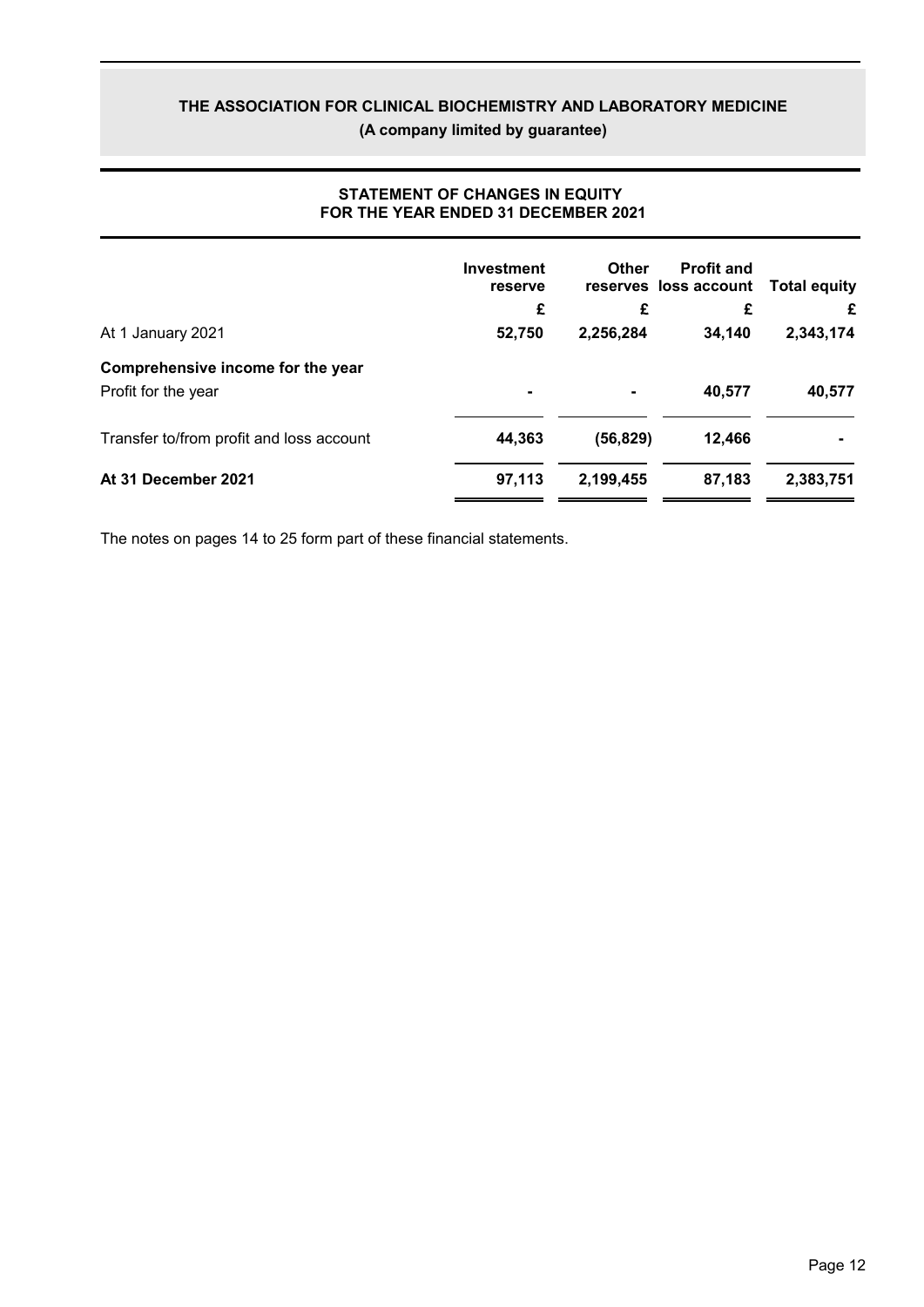(A company limited by guarantee)

|                                          | <b>Investment</b><br>reserve | <b>Other</b>   | <b>Profit and</b><br>reserves loss account | <b>Total equity</b> |
|------------------------------------------|------------------------------|----------------|--------------------------------------------|---------------------|
|                                          | £                            | £              | £                                          | £                   |
| At 1 January 2020                        | 39,395                       | 2,178,636      | 241,510                                    | 2,459,541           |
| Comprehensive income for the year        |                              |                |                                            |                     |
| Loss for the year                        | $\blacksquare$               | $\blacksquare$ | (116, 367)                                 | (116, 367)          |
| Transfer to/from profit and loss account | 13,355                       | 77,648         | (91,003)                                   |                     |
| At 31 December 2020                      | 52.750                       | 2,256,284      | 34,140                                     | 2,343,174           |

### **STATEMENT OF CHANGES IN EQUITY** FOR THE YEAR ENDED 31 DECEMBER 2020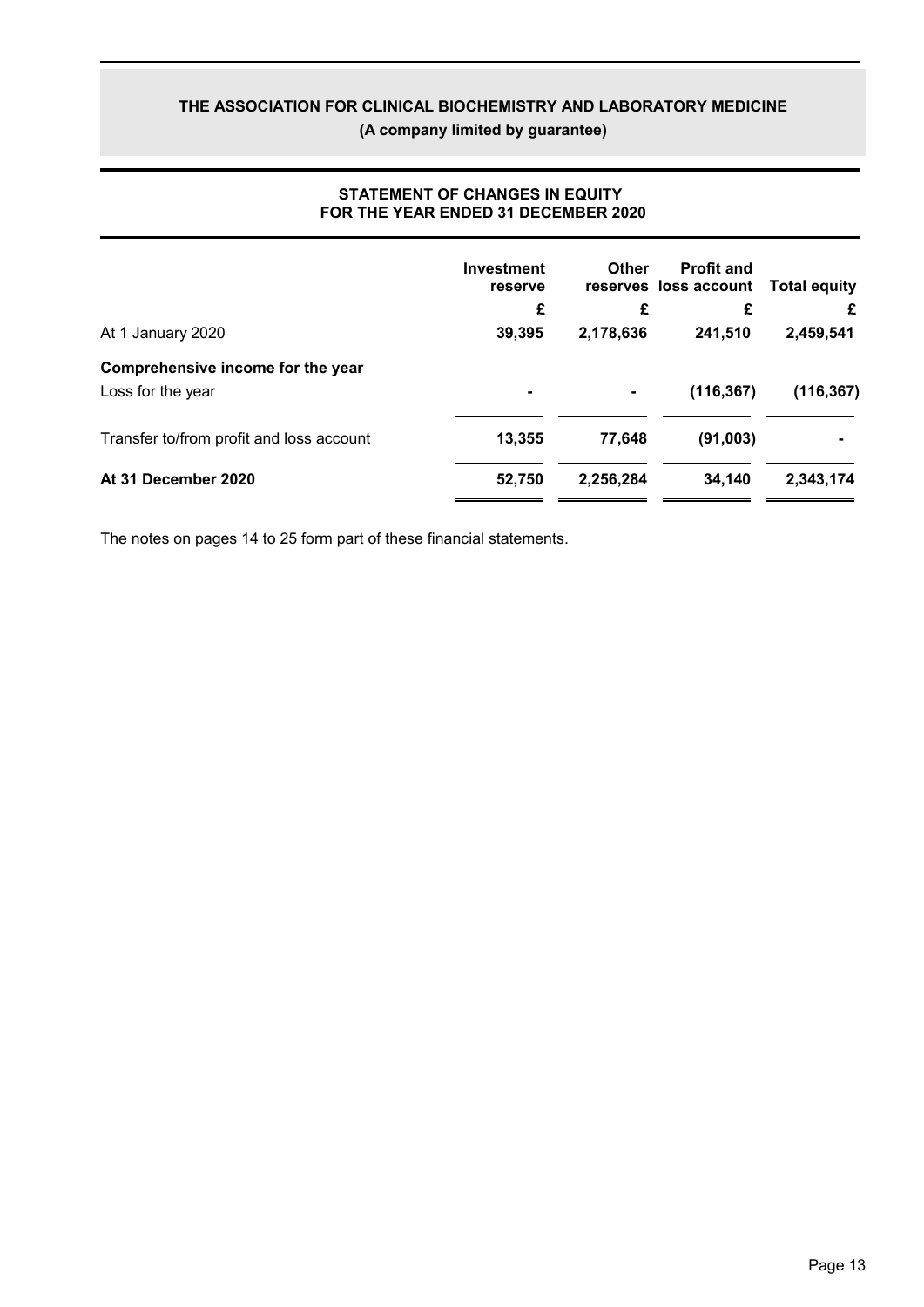(A company limited by quarantee)

#### **NOTES TO THE FINANCIAL STATEMENTS** FOR THE YEAR ENDED 31 DECEMBER 2021

#### $\mathbf{1}$ **General information**

The association is a private company limited by guarantee, incorporated in the United Kingdom (England and Wales). Its registered office and principal place of business is 130-132, Tooley Street, London SE1 2TU. The company registration number is 00863235.

#### $2.$ **Accounting policies**

#### 2.1 Basis of preparation of financial statements

The financial statements have been prepared under the historical cost convention unless otherwise specified within these accounting policies and in accordance with Section 1A of Financial Reporting Standard 102, the Financial Reporting Standard applicable in the UK and Republic of Ireland and the Companies Act 2006

The association is a parent undertaking of a small group and as such is not required by Companies Act 2006 to prepare group accounts. These financial statements therefore present information about the company as an individual undertaking and not about its group.

The following principal accounting policies have been applied:

#### 2.2 Going concern

The association's forecasts and projections, taking account of possible changes in trading performance, show that the association can meet its liabilities as they fall due.

On this basis, the directors consider that the company will continue in operational existence for the foreseeable future being a minimum of twelve months from the date of approval of these financial statements and accordingly consider it appropriate to prepare the financial statements on a going concern basis.

#### 2.3 Turnover

Turnover is recognised to the extent that it is probable that the economic benefits will flow to the company and the turnover can be reliably measured. Turnover is measured as the fair value of the consideration received or receivable, excluding discounts, rebates, value added tax and other sales taxes. The following criteria must also be met before turnover is recognised:

#### **Rendering of services**

Turnover from a contract to provide services is recognised in the period in which the services are provided in accordance with the stage of completion of the contract when all of the following conditions are satisfied:

- the amount of turnover can be measured reliably;
- it is probable that the company will receive the consideration due under the contract;
- the stage of completion of the contract at the end of the reporting period can be measured reliably; and
- the costs incurred and the costs to complete the contract can be measured reliably.

Annual subscriptions are allocated according to their renewal date. Subscriptions relating to the year are included in the Statement of Comprehensive Income and those relating to the following year are shown in creditors as deferred income.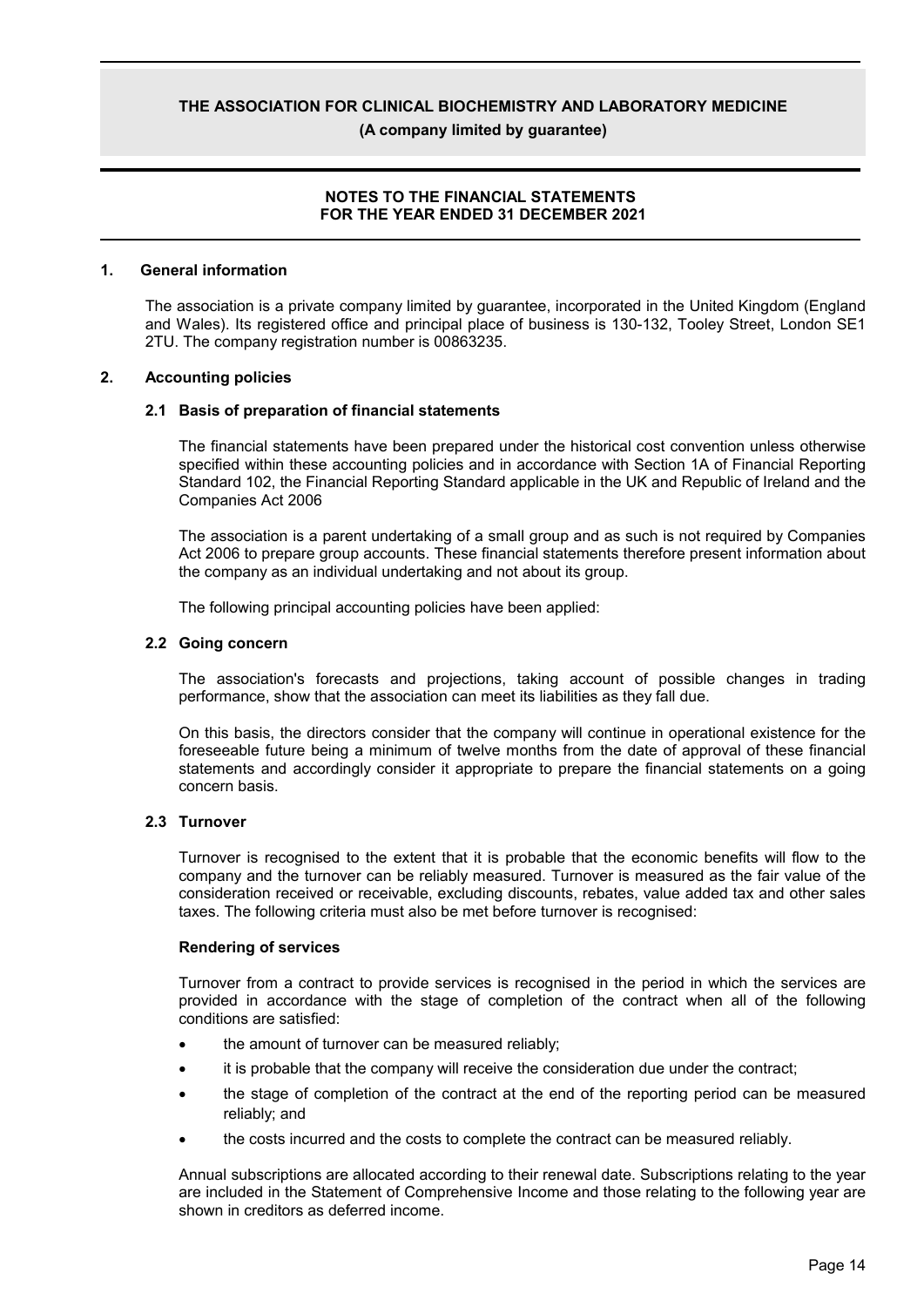(A company limited by quarantee)

### **NOTES TO THE FINANCIAL STATEMENTS** FOR THE YEAR ENDED 31 DECEMBER 2021

#### **Accounting policies (continued)**  $\mathbf{p}$

#### 2.4 Interest income

Interest income is recognised in the Statement of Comprehensive income using the effective interest method.

#### 2.5 Borrowing costs

All borrowing costs are recognised in profit or loss in the year in which they are incurred.

#### 2.6 Pensions

#### Group personal pension plan

The association operates a defined contribution group personal pension scheme for its employees. Annual contributions by the association in respect of the group personal pension scheme available to staff members are charged to the Statement of Comprehensive income in the period in which they are payable.

#### 2.7 Current and deferred taxation

The tax expense for the year comprises current and deferred tax. Tax is recognised in profit or loss except that a charge attributable to an item of income and expense recognised as other comprehensive income or to an item recognised directly in equity is also recognised in other comprehensive income or directly in equity respectively.

The current income tax charge is calculated on the basis of tax rates and laws that have been enacted or substantively enacted by the reporting date in the countries where the Company operates and generates income.

Deferred tax balances are recognised in respect of all timing differences that have originated but not reversed by the Statement of financial position date, except that:

- The recognition of deferred tax assets is limited to the extent that it is probable that they will be recovered against the reversal of deferred tax liabilities or other future taxable profits; and
- Any deferred tax balances are reversed if and when all conditions for retaining associated tax allowances have been met.

Deferred tax balances are not recognised in respect of permanent differences except in respect of business combinations, when deferred tax is recognised on the differences between the fair values of assets acquired and the future tax deductions available for them and the differences between the fair values of liabilities acquired and the amount that will be assessed for tax. Deferred tax is determined using tax rates and laws that have been enacted or substantively enacted by the reporting date.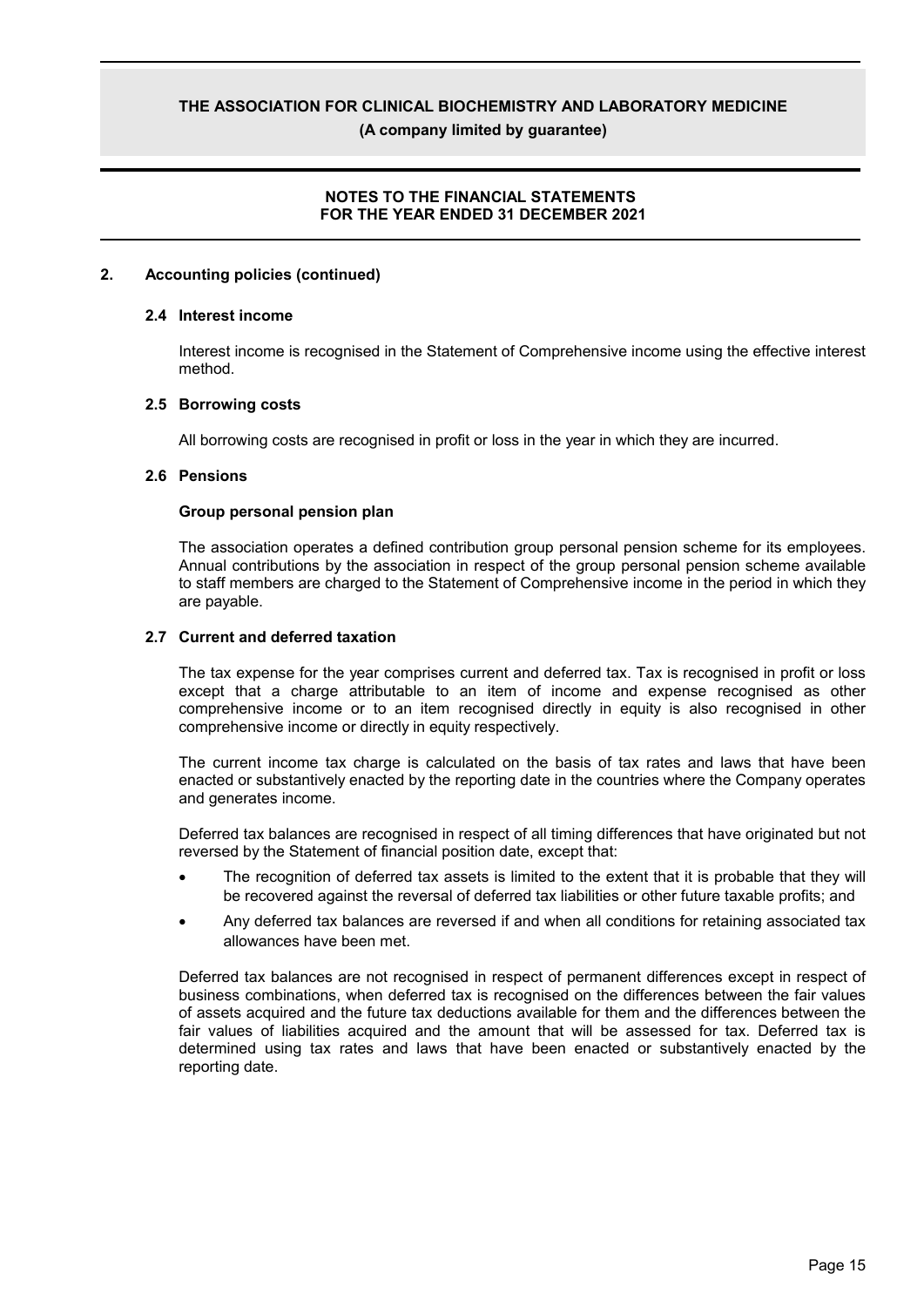(A company limited by quarantee)

#### **NOTES TO THE FINANCIAL STATEMENTS** FOR THE YEAR ENDED 31 DECEMBER 2021

#### $\mathbf{p}$ **Accounting policies (continued)**

#### 2.8 Intangible assets

Intangible assets are initially recognised at cost. After recognition, under the cost model, intangible assets are measured at cost less any accumulated amortisation and any accumulated impairment losses.

All intangible assets are considered to have a finite useful life. If a reliable estimate of the useful life cannot be made, the useful life shall not exceed ten years.

The estimated useful lives range as follows:

Software 4 years

#### 2.9 Tangible fixed assets

Tangible fixed assets under the cost model are stated at historical cost less accumulated depreciation and any accumulated impairment losses. Historical cost includes expenditure that is directly attributable to bringing the asset to the location and condition necessary for it to be capable of operating in the manner intended by management.

The Company adds to the carrying amount of an item of fixed assets the cost of replacing part of such an item when that cost is incurred, if the replacement part is expected to provide incremental future benefits to the Company. The carrying amount of the replaced part is derecognised. Repairs and maintenance are charged to profit or loss during the period in which they are incurred.

Depreciation is charged so as to allocate the cost of assets less their residual value over their estimated useful lives, using the straight-line method.

Depreciation is provided on the following basis:

| Long-term leasehold property | ٠ | 2%  |
|------------------------------|---|-----|
| Office equipment             |   | 25% |
| Computer equipment           |   | 33% |

The assets' residual values, useful lives and depreciation methods are reviewed, and adjusted prospectively if appropriate, or if there is an indication of a significant change since the last reporting date.

Gains and losses on disposals are determined by comparing the proceeds with the carrying amount and are recognised in profit or loss.

#### 2.10 Valuation of investments

Investments in listed company shares are remeasured to market value at each Statement of financial position date. Gains and losses on remeasurement are recognised in profit or loss for the period.

#### 2.11 Debtors

Short term debtors are measured at transaction price, less any impairment. Loans receivable are measured initially at fair value, net of transaction costs, and are measured subsequently at amortised cost using the effective interest method, less any impairment.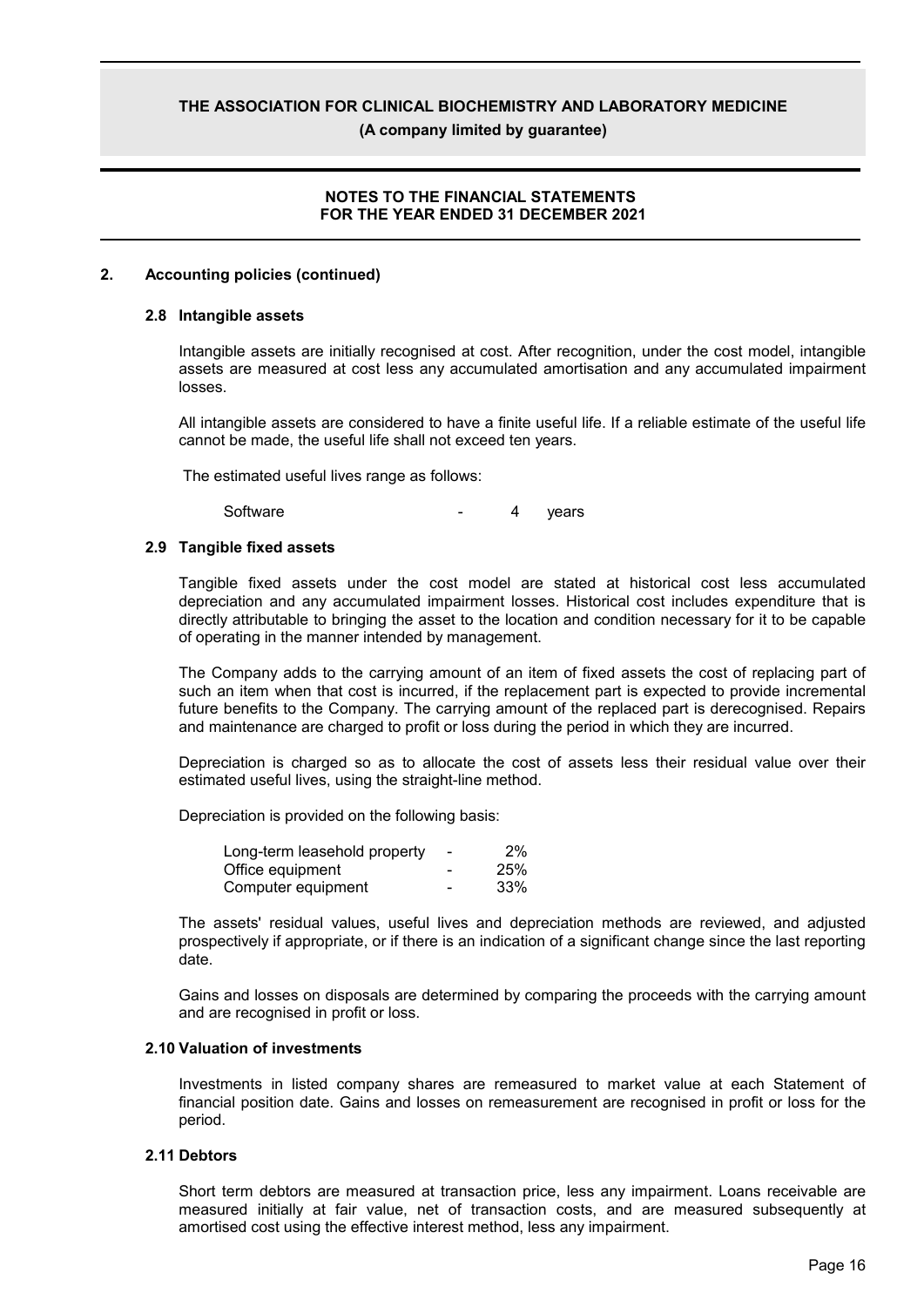(A company limited by quarantee)

### **NOTES TO THE FINANCIAL STATEMENTS** FOR THE YEAR ENDED 31 DECEMBER 2021

#### $\mathbf{p}$ **Accounting policies (continued)**

#### 2.12 Creditors

Short term creditors are measured at the transaction price. Other financial liabilities, including bank loans, are measured initially at fair value, net of transaction costs, and are measured subsequently at amortised cost using the effective interest method.

#### 2.13 Provisions for liabilities

Provisions are made where an event has taken place that gives the Company a legal or constructive obligation that probably requires settlement by a transfer of economic benefit, and a reliable estimate can be made of the amount of the obligation.

Provisions are charged as an expense to profit or loss in the year that the Company becomes aware of the obligation, and are measured at the best estimate at the Statement of financial position date of the expenditure required to settle the obligation, taking into account relevant risks and uncertainties.

When payments are eventually made, they are charged to the provision carried in the Statement of financial position.

#### 2.14 Grants and Bursaries

The association provdes grants for research purposes on an annual basis. Grants are included in the Statement of Comprehensive Income when the grant award has been made and therefore when committed.

#### 2.15 Financial instruments

The Company only enters into basic financial instrument transactions that result in the recognition of financial assets and liabilities like trade and other debtors and creditors, loans from banks and other third parties, loans to related parties and investments in ordinary shares.

Financial assets that are measured at cost and amortised cost are assessed at the end of each reporting period for objective evidence of impairment. If objective evidence of impairment is found, an impairment loss is recognised in the Statement of comprehensive income.

For financial assets measured at cost less impairment, the impairment loss is measured as the difference between an asset's carrying amount and best estimate of the recoverable amount, which is an approximation of the amount that the Company would receive for the asset if it were to be sold at the reporting date.

#### $3.$ Judgements in applying accounting policies and key sources of estimation uncertainty

To be able to prepare financial statements in accordance with FRS 102, the company must make certain estimates and judgements that have an impact on the policies and the amount reported in the financial statements. The estimates and judgements are based on historical experiences and other factors including expectations of future events that are believed to be reasonable at the time such estimates and judgements are made.

In the view of the Directors there are no significant estimates or judgements.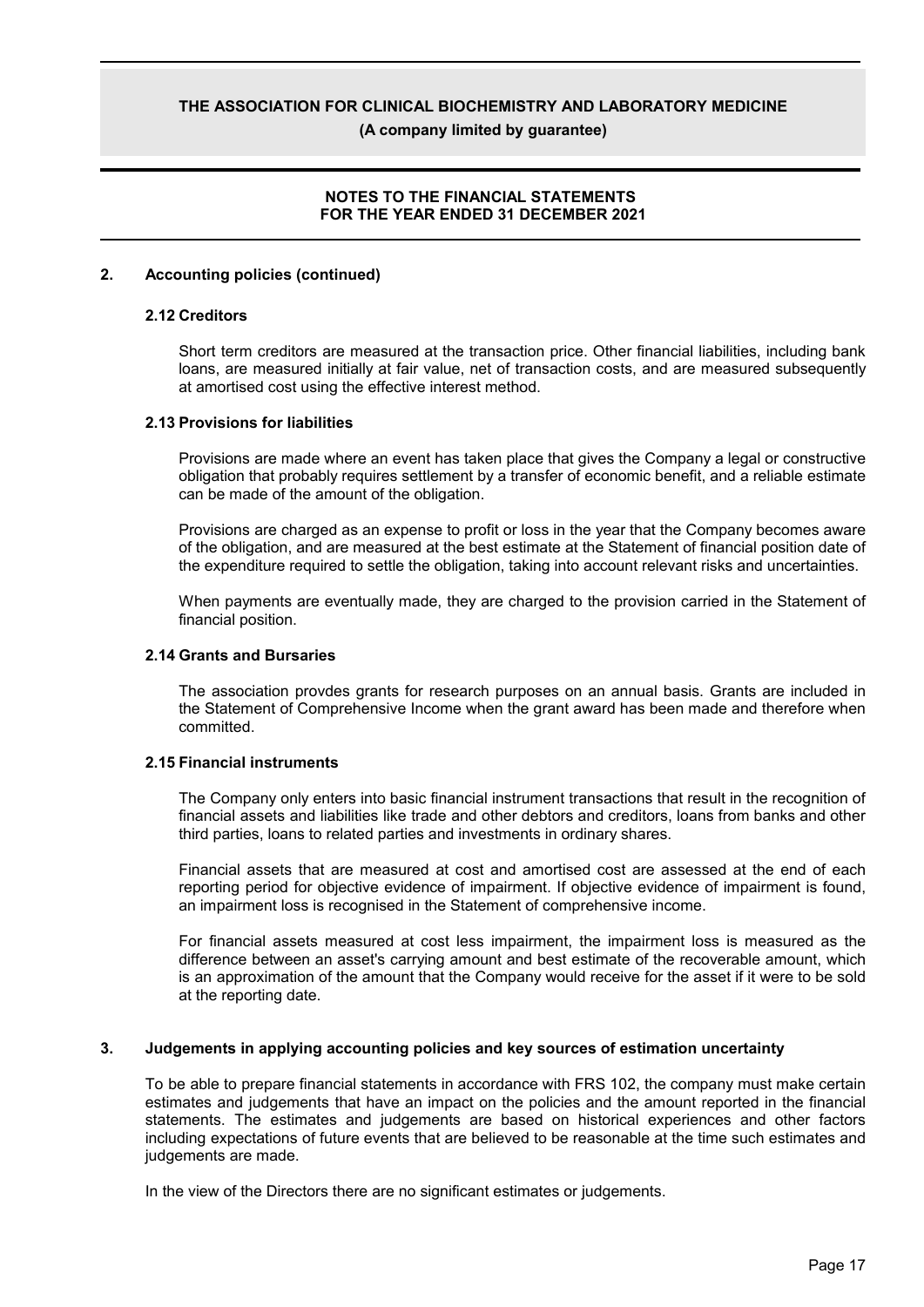(A company limited by guarantee)

### NOTES TO THE FINANCIAL STATEMENTS FOR THE YEAR ENDED 31 DECEMBER 2021

#### $\overline{4}$ . **Turnover**

The whole of the turnover is attributable to promoting the advancement of Clinical Biochemistry and Laboratory Medicine. All turnover arose within the United Kingdom.

#### $5.$ **Operating loss**

The operating loss is stated after charging:

|                                                                                              | 2021<br>£ | 2020<br>£ |
|----------------------------------------------------------------------------------------------|-----------|-----------|
| Depreciation of tangible fixed assets                                                        | 29.811    | 27.948    |
| Amortisation of intangible fixed assets, including goodwill                                  | 25,076    | 7,403     |
| Fees payable to the company's auditor for the audit of the company's<br>financial statements | 16,500    | 16,000    |
| Fees payable to the auditors for non audit services - tax                                    | 750       | 3.725     |
| - audit related services                                                                     | 2,500     |           |
| Defined contribution pension cost                                                            | 19,218    | 21,722    |

#### 6. **Employees**

The average monthly number of employees, including directors, during the year was 7 (2020 - 8).

#### $\overline{7}$ . Interest receivable

|                           | 2021<br>£ | 2020<br>£ |
|---------------------------|-----------|-----------|
| Other interest receivable | 85        | 414       |
|                           | 85        | 414       |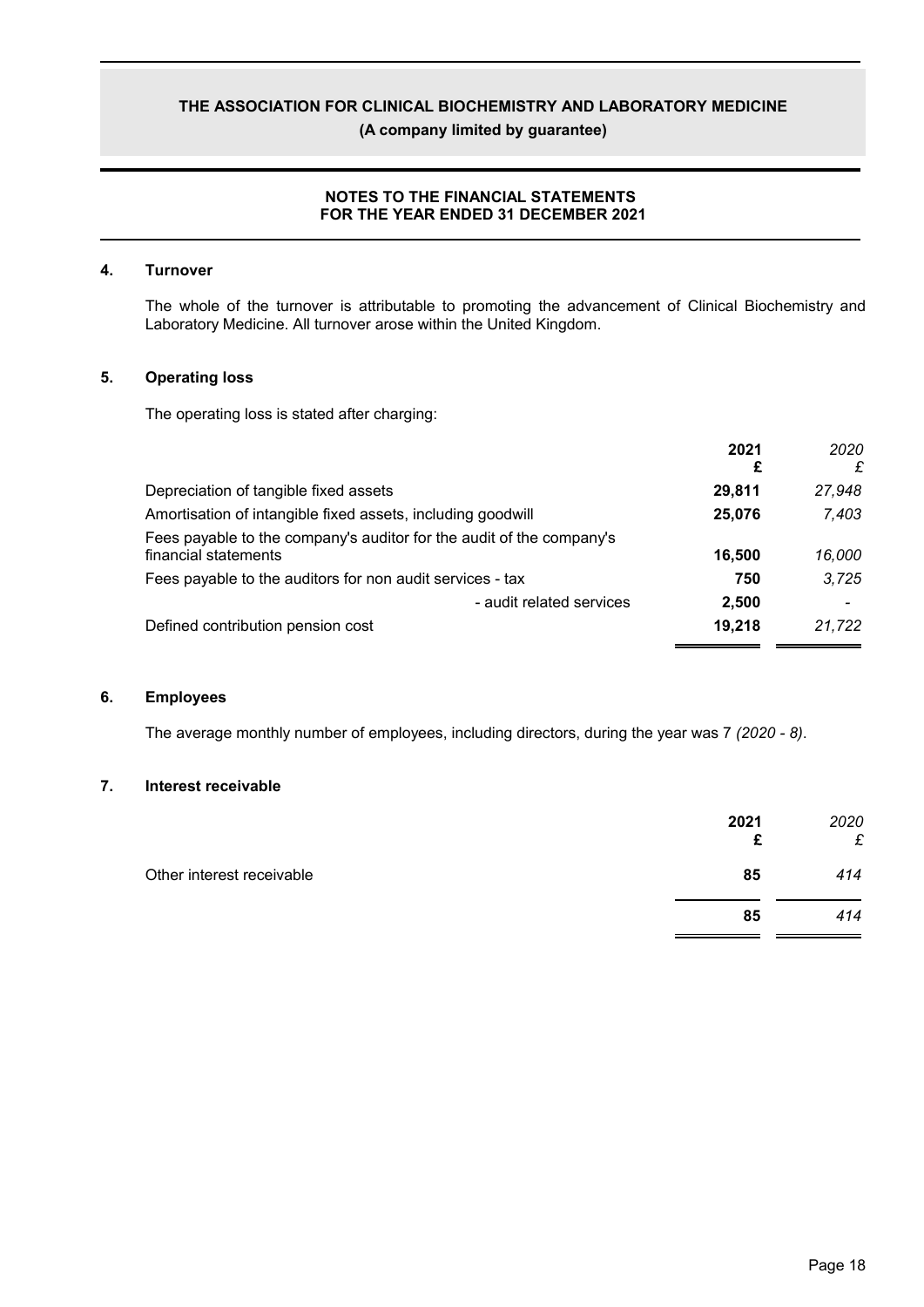(A company limited by guarantee)

### NOTES TO THE FINANCIAL STATEMENTS FOR THE YEAR ENDED 31 DECEMBER 2021

#### 8. **Taxation**

|                                                  | 2021<br>£ | 2020<br>£ |
|--------------------------------------------------|-----------|-----------|
| <b>Corporation tax</b>                           |           |           |
| Current tax on profits for the year              | 3,403     |           |
|                                                  | 3,403     |           |
| <b>Total current tax</b>                         | 3,403     |           |
| Deferred tax                                     |           |           |
| Origination and reversal of timing differences   | (53, 776) | 9,715     |
| <b>Total deferred tax</b>                        | (53, 776) | 9,715     |
| Taxation on (loss)/profit on ordinary activities | (50, 373) | 9,715     |

#### Factors affecting tax charge for the year

The tax assessed for the year is lower than (2020 - higher than) the standard rate of corporation tax in the UK of 19% (2020 - 19%). The differences are explained below:

|                                                                                                                                   | 2021<br>£ | 2020<br>£ |
|-----------------------------------------------------------------------------------------------------------------------------------|-----------|-----------|
| Loss on ordinary activities before tax                                                                                            | (9,796)   | (106,652) |
| Loss on ordinary activities multiplied by standard rate of corporation tax in<br>the UK of 19% (2020 - 19%)<br><b>Effects of:</b> | (1,861)   | (20, 264) |
| Income not deductible for tax purposes                                                                                            | (10, 429) |           |
| Capital allowances for year in excess of depreciation                                                                             | 10,429    |           |
| Utilisation of tax losses                                                                                                         | (2, 112)  |           |
| Other timing differences leading to an increase (decrease) in taxation                                                            |           | 29,979    |
| Capital gains                                                                                                                     | 8,955     |           |
| Changes in provisions leading to an increase (decrease) in the tax charge                                                         | (53,776)  |           |
| Exempt dividends                                                                                                                  | (1, 579)  |           |
| Total tax charge for the year                                                                                                     | (50, 373) | 9,715     |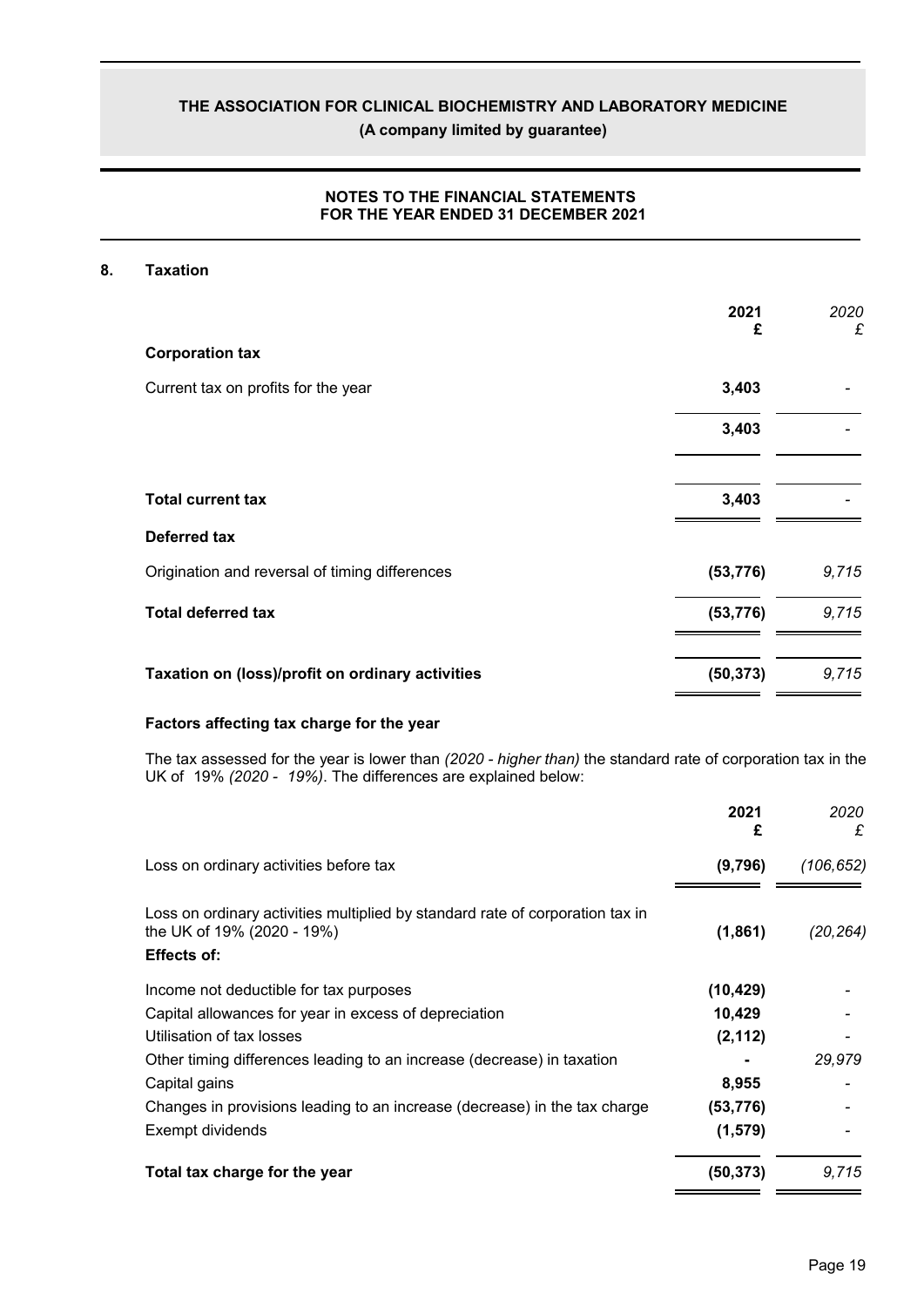(A company limited by guarantee)

### NOTES TO THE FINANCIAL STATEMENTS FOR THE YEAR ENDED 31 DECEMBER 2021

#### 8. **Taxation (continued)**

#### Factors that may affect future tax charges

On 3 March 2021, the government announced its intention to increase the corporation tax rate from 1 April 2023. This rate will taper from 19% for businesses with taxable profits of less then £50,000 to 25% for businesses with profits over £250,000.

#### 9. Intangible assets

|                                     | <b>Software</b><br>£ |
|-------------------------------------|----------------------|
| Cost                                |                      |
| At 1 January 2021                   | 90,879               |
| Additions                           | 15,990               |
| At 31 December 2021                 | 106,869              |
| Amortisation                        |                      |
| At 1 January 2021                   | 9,443                |
| Charge for the year on owned assets | 25,076               |
| At 31 December 2021                 | 34,519               |
| Net book value                      |                      |
| At 31 December 2021                 | 72,350               |
| At 31 December 2020                 | 81,436               |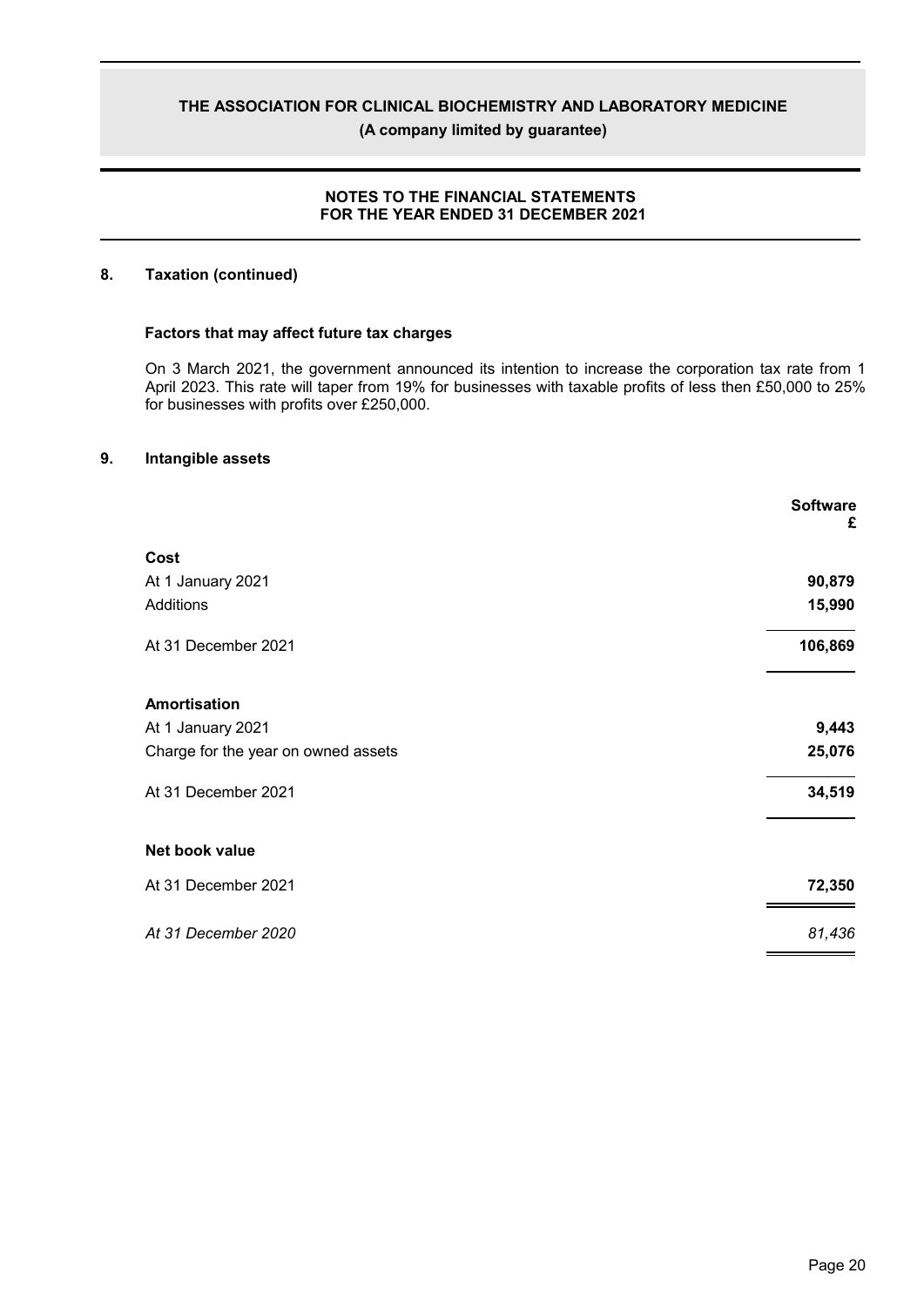(A company limited by quarantee)

### **NOTES TO THE FINANCIAL STATEMENTS** FOR THE YEAR ENDED 31 DECEMBER 2021

#### $10.$ **Tangible fixed assets**

|                                     | Long-term<br>leasehold<br>property<br>£ | <b>Office</b><br>equipment<br>£ | Computer<br>equipment<br>£ | Total<br>£ |
|-------------------------------------|-----------------------------------------|---------------------------------|----------------------------|------------|
| <b>Cost or valuation</b>            |                                         |                                 |                            |            |
| At 1 January 2021                   | 1,068,067                               | 58,199                          | 52,142                     | 1,178,408  |
| Additions                           | 2,191                                   |                                 | 5,768                      | 7,959      |
| At 31 December 2021                 | 1,070,258                               | 58,199                          | 57,910                     | 1,186,367  |
| <b>Depreciation</b>                 |                                         |                                 |                            |            |
| At 1 January 2021                   | 427,003                                 | 58,199                          | 43,011                     | 528,213    |
| Charge for the year on owned assets | 21,374                                  |                                 | 8,437                      | 29,811     |
| At 31 December 2021                 | 448,377                                 | 58,199                          | 51,448                     | 558,024    |
| Net book value                      |                                         |                                 |                            |            |
| At 31 December 2021                 | 621,881                                 |                                 | 6,462                      | 628,343    |
| At 31 December 2020                 | 641,064                                 |                                 | 9,131                      | 650,195    |

#### $11.$ **Fixed asset investments**

|                     | <b>Listed</b><br>investments<br>£ |
|---------------------|-----------------------------------|
| <b>At valuation</b> |                                   |
| At 1 January 2021   | 1,627,132                         |
| Additions           | 1,525,441                         |
| <b>Disposals</b>    | (1,633,387)                       |
| <b>Revaluations</b> | 93,912                            |
| At 31 December 2021 | 1,613,098                         |

The Association for Clinical Biochemistry and Laboratory Medicine is the parent undertaking of Clinical Biochemistry Conferences. Clinical Biochemistry Conferences is a company limited by guarantee and a registered charity. The company was incorporated on 4 November 1965 and the objects of the charity are to advance, spread and increase the knowledge, for the public benefit, of all aspects of the study of medical science concerned with clinical biochemistry and laboratory medicine and their diagnostic Page 21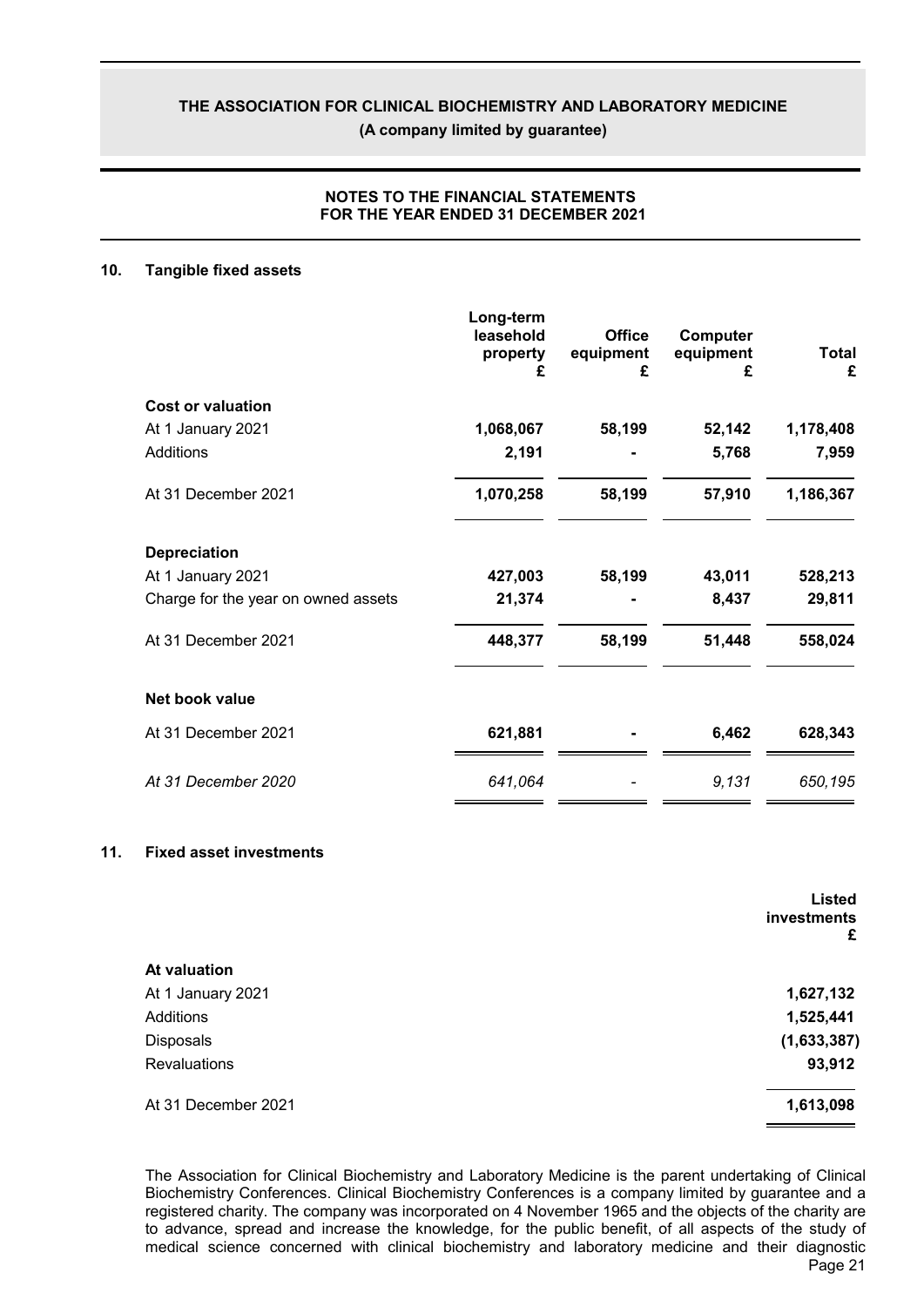(A company limited by guarantee)

#### **NOTES TO THE FINANCIAL STATEMENTS** FOR THE YEAR ENDED 31 DECEMBER 2021

#### $11.$ **Fixed asset investments (continued)**

#### systems.

Clinical Biochemistry Conferences prepares accounts to 31 December. The latest accounts prepared for the year ended 31 December 2021 show a loss of £15,655 (2020 - loss of £33,482) and total reserves of £17,223 (2020 - £32,876).

#### $12.$ **Debtors**

|                                | 2021<br>£ | 2020<br>£ |
|--------------------------------|-----------|-----------|
| Trade debtors                  | 73,408    | 33,758    |
| Other debtors                  | 1,287     | 2,376     |
| Prepayments and accrued income | 38,922    | 62,206    |
|                                | 113,617   | 98,340    |

#### $13.$ Creditors: Amounts falling due within one year

|                                    | 2021<br>£ | 2020<br>£ |
|------------------------------------|-----------|-----------|
| Other loans                        | 10,648    |           |
| Trade creditors                    | 79,038    | 104,385   |
| Amounts owed to group undertakings | 17,223    | 33,191    |
| Corporation tax                    | 3,403     | 491       |
| Other taxation and social security | 15,007    | 25,892    |
| Other creditors                    | 92,750    | 93,450    |
| Accruals and deferred income       | 29,589    | 21,308    |
|                                    | 247,658   | 278,717   |

#### $14.$ Creditors: Amounts falling due after more than one year

|             | 2021<br>£ | 2020<br>£ |
|-------------|-----------|-----------|
| Other loans | 38,465    | 50,000    |
|             | 38,465    | 50,000    |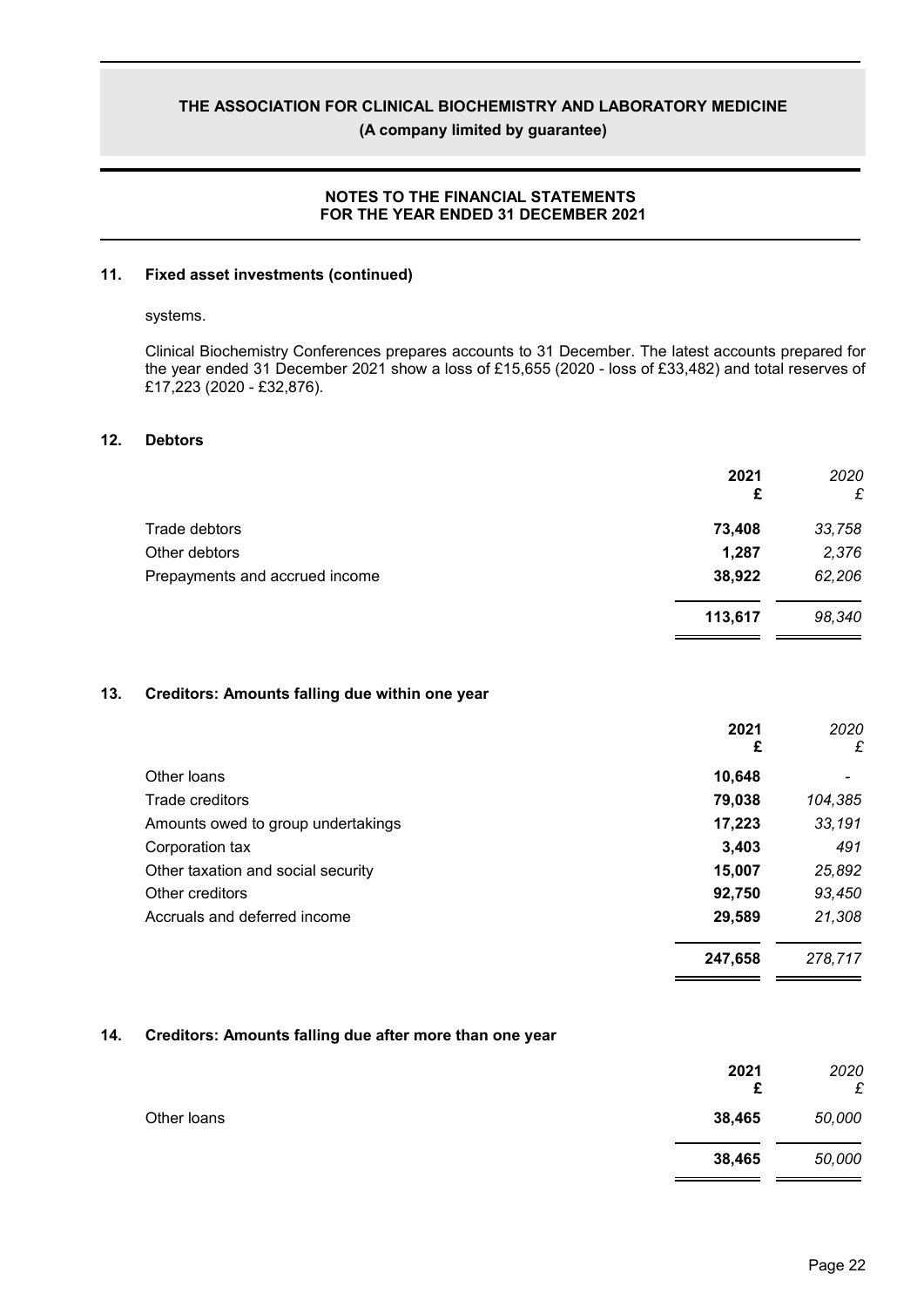(A company limited by guarantee)

### NOTES TO THE FINANCIAL STATEMENTS FOR THE YEAR ENDED 31 DECEMBER 2021

#### 15. Loans

Analysis of the maturity of loans is given below:

| 2021<br>£                           | 2020<br>£ |
|-------------------------------------|-----------|
| Amounts falling due within one year |           |
| Other loans<br>10,648               |           |
| 10,648                              |           |
| Amounts falling due 1-2 years       |           |
| Other loans<br>10,648               | 10,648    |
| 10,648                              | 10,648    |
| Amounts falling due 2-5 years       |           |
| Other loans<br>27,817               | 39,352    |
| 27,817                              | 39,352    |
| 49,113                              | 50,000    |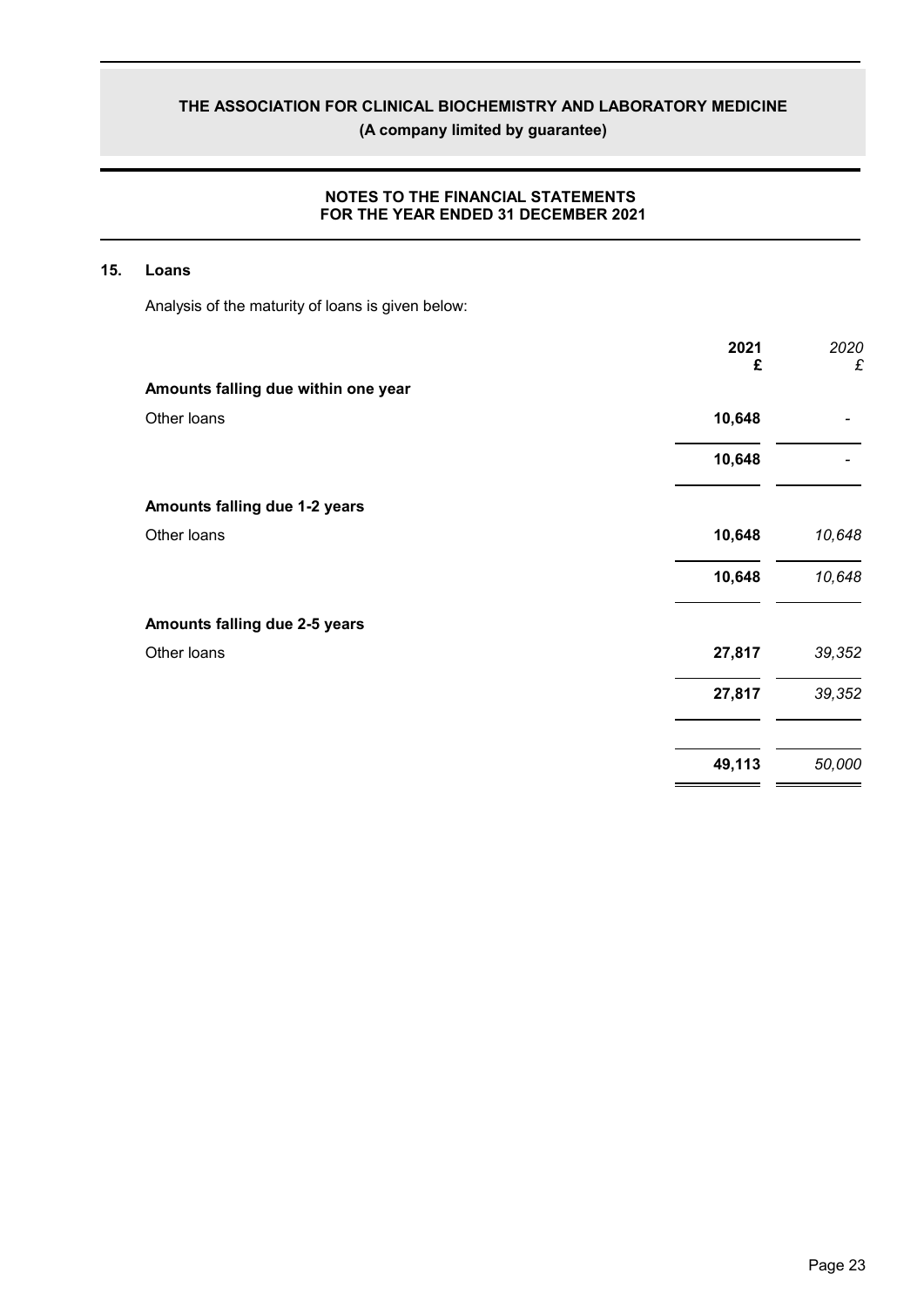(A company limited by quarantee)

### **NOTES TO THE FINANCIAL STATEMENTS** FOR THE YEAR ENDED 31 DECEMBER 2021

#### 16. **Deferred taxation**

|                                                            | 2021<br>£ | 2020<br>£ |
|------------------------------------------------------------|-----------|-----------|
| At beginning of year                                       | (78, 054) | (68, 339) |
| Charged to profit or loss                                  | 53,776    | (9, 715)  |
| At end of year                                             | (24, 278) | (78, 054) |
| The provision for deferred taxation is made up as follows: |           |           |
|                                                            | 2021<br>£ | 2020<br>£ |
| Provision for timing differences                           | (24, 278) | (78, 054) |
|                                                            | (24, 278) | (78, 054) |
|                                                            |           |           |

#### $17.$ **Reserves**

#### **Investment reserve**

The investment reserve represents the unrealised increase in market value above original cost on listed investments held at the end of the financial period.

#### **Other reserves**

The fixed asset fund represents the balance of the association's funds that are invested in tangible fixed assets, intangibles and investments at cost less depreciation, amortisation, provision for any diminution in value and also less the balance owed to the Clinical Biochemistry Conferences.

#### **Profit and loss account**

Includes all other current and prior period retained profits and losses.

#### 18. **Company status**

The company is a private company limited by guarantee and consequently does not have share capital. Each of the members is liable to contribute an amount not exceeding £1 towards the assets of the company in the event of liquidation.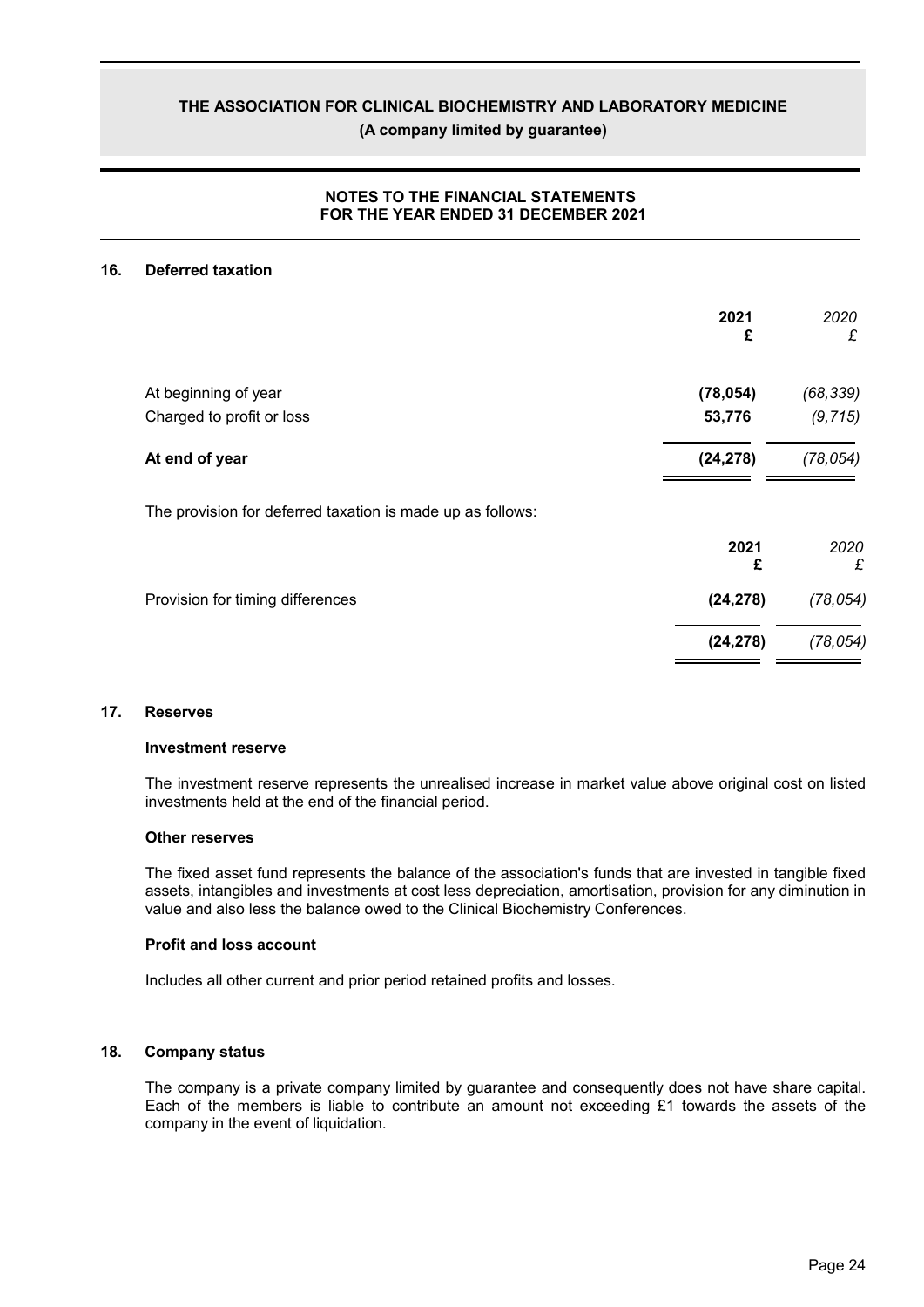(A company limited by quarantee)

### **NOTES TO THE FINANCIAL STATEMENTS** FOR THE YEAR ENDED 31 DECEMBER 2021

#### 19. **Pensions**

The company operates a defined contribution pension scheme on behalf of its employees. During the year, pension contributions for those staff amounted to £19,218 (2020 - £21,722). At 31 December 2020 the amounts payable with respect to amounts owed to the pension scheme amounted to £2,302  $(2020 - £2,686)$ .

#### 20. **Related party transactions**

During the year the company repaid £15,968 of the loan due to the Clinical Biochemistry Conferences. At 31 December 2021 £17,223 (2020 - £33,191) was due to the Clinical Biochemistry Conferences, a subsidiary of the association, in the form of an interest-free loan. During the year a grant of £15,655 was provided by the Clinical Biochemistry Conferences to the company.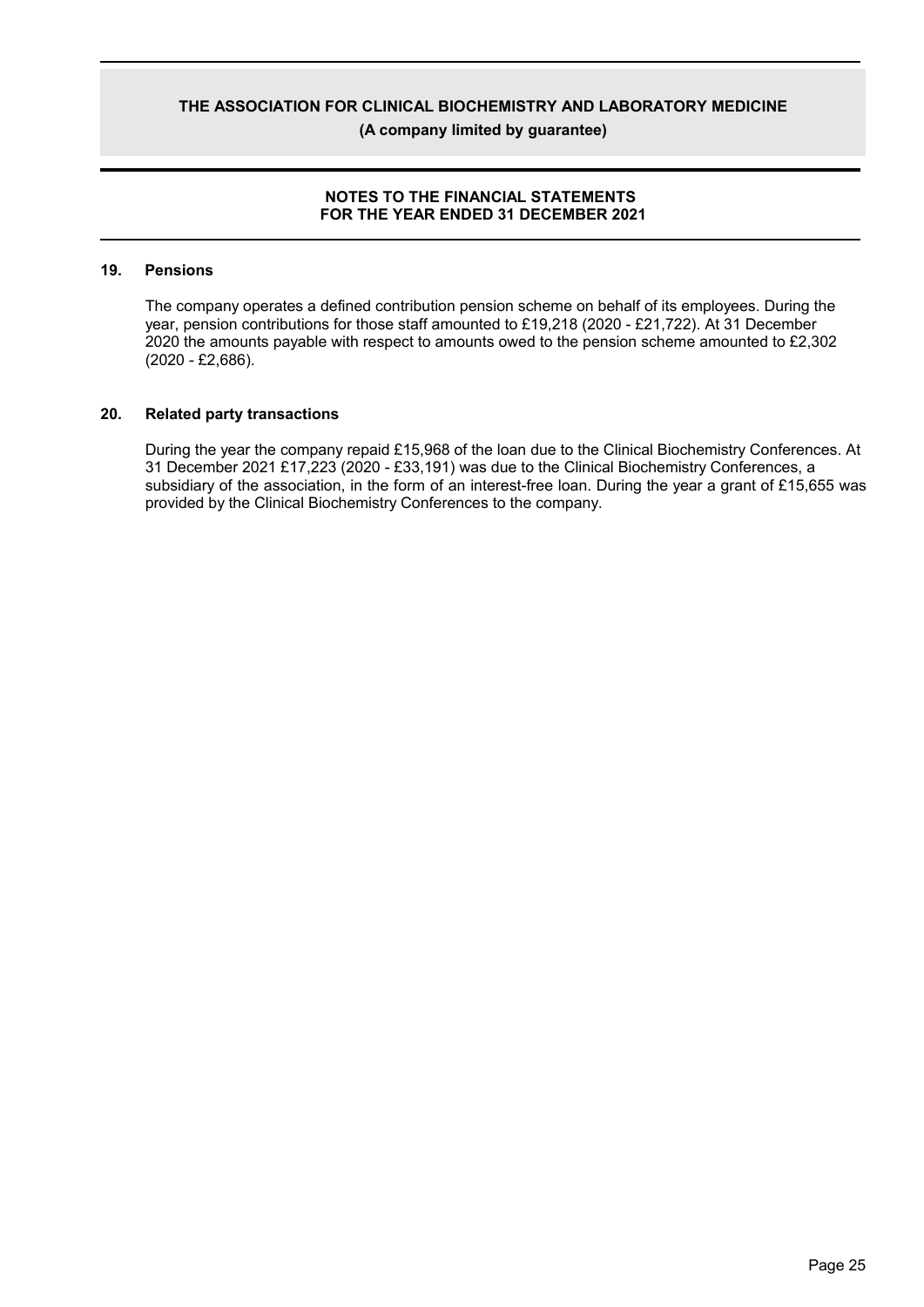(A company limited by guarantee)

|                                    | 2021<br>£ | 2020<br>£  |
|------------------------------------|-----------|------------|
| Turnover                           | 614,290   | 602,018    |
| <b>Gross profit</b>                | 614,290   | 602,018    |
| Other operating income             | 31,879    | 18,619     |
| <b>Less: overheads</b>             |           |            |
| Administration expenses            | (731,005) | (740, 993) |
| <b>Operating loss</b>              | (84, 836) | (120, 356) |
| Interest receivable                | 85        | 414        |
| Investment income                  | 74,955    | 13,290     |
| Tax on loss on ordinary activities | 50,373    | (9, 715)   |
| Profit/(Loss) for the year         | 40,577    | (116, 367) |

### DETAILED PROFIT AND LOSS ACCOUNT FOR THE YEAR ENDED 31 DECEMBER 2021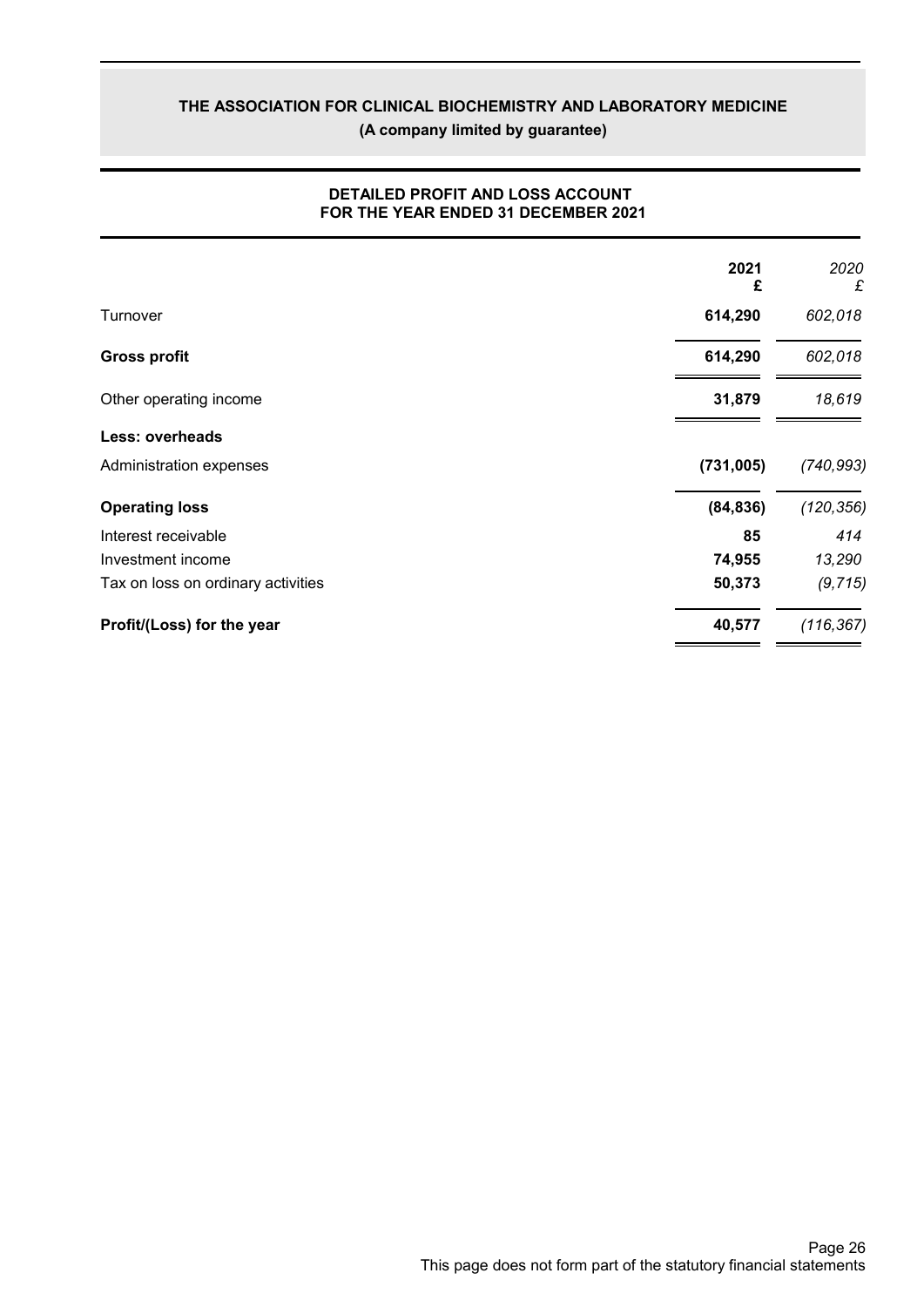## THE ASSOCIATION FOR CLINICAL BIOCHEMISTRY AND LABORATORY MEDICINE (A company limited by guarantee)

|                                          | 2021<br>£ | 2020<br>£ |
|------------------------------------------|-----------|-----------|
| <b>Turnover</b>                          |           |           |
| Turnover                                 | 614,290   | 602,018   |
|                                          | 614,290   | 602,018   |
|                                          | 2021<br>£ | 2020<br>£ |
| Other operating income                   |           |           |
| Unrealised gain on listed investments    | 31,879    | 18,619    |
|                                          | 31,879    | 18,619    |
|                                          | 2021<br>£ | 2020<br>£ |
| <b>Administration expenses</b>           |           |           |
| Auditors' remuneration - non-audit       | 3,250     | 3,725     |
| Bank charges                             | 5,587     | 2,744     |
| <b>Bad debts</b>                         |           | 13,807    |
| Depreciation - plant and machinery       | 21,374    | 21,361    |
| Depreciation - fixtures and fittings     | 8,437     | 6,587     |
| Amortisation - intangible fixed assets   | 25,076    | 7,403     |
| <b>ACB Committees</b>                    | 2,420     | 7,033     |
| <b>Federation of Clinical Scientists</b> | 42,746    | 31,945    |
| <b>Publication costs</b>                 | 20,766    | 34,389    |
| Education                                | 93,500    | 46,600    |
| Administration                           | 458,790   | 476,487   |
| Regions                                  | 4,862     | 4,360     |
| <b>Student Scholarships</b>              | 15,655    | 58,352    |
| Council actvities                        | 14,459    | 17,803    |
| LTO UK                                   | 6,907     | 2,179     |
| Investment fees                          | 7,176     | 6,218     |
|                                          | 731,005   | 740,993   |

### SCHEDULE TO THE DETAILED ACCOUNTS FOR THE YEAR ENDED 31 DECEMBER 2021